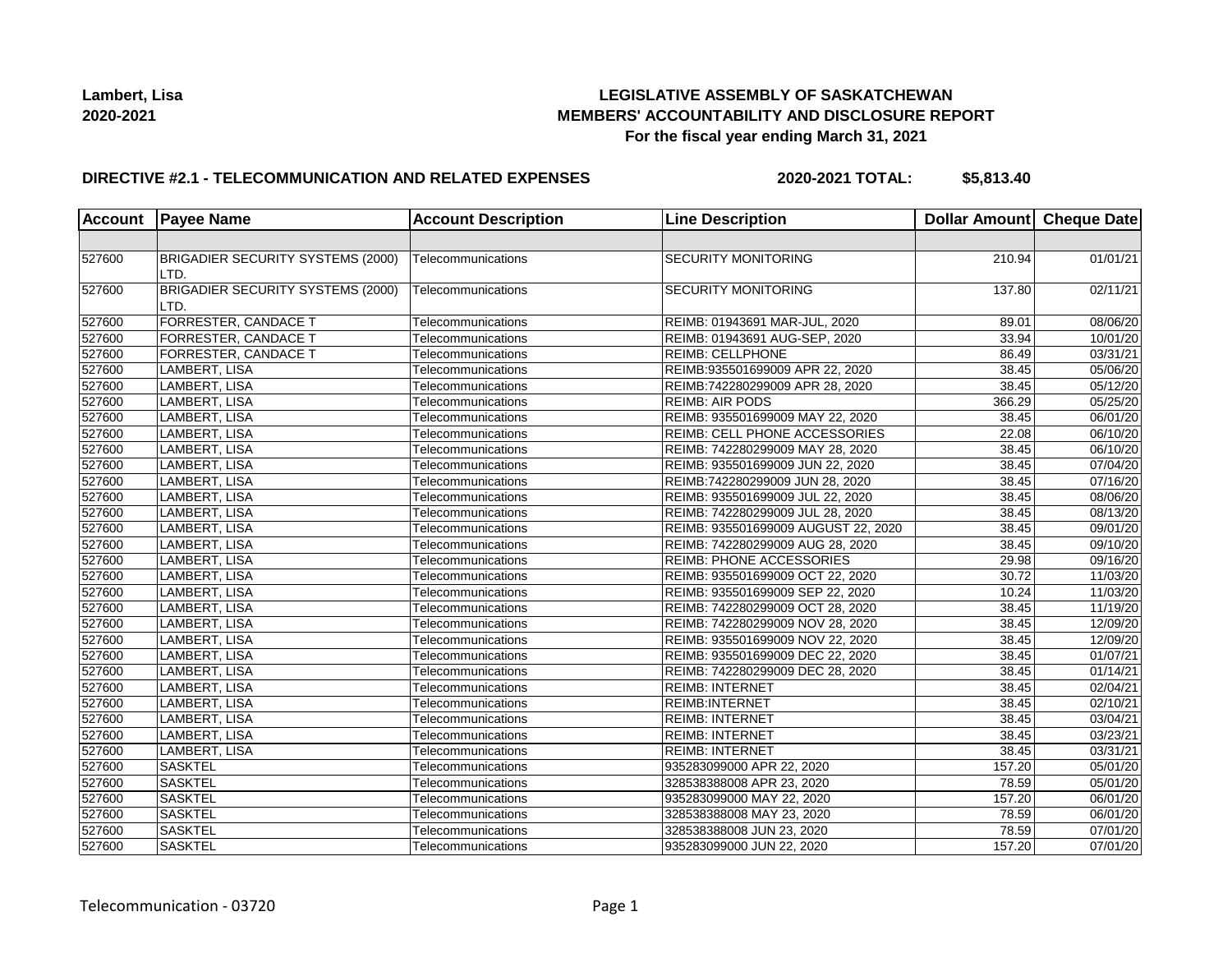## **LEGISLATIVE ASSEMBLY OF SASKATCHEWAN MEMBERS' ACCOUNTABILITY AND DISCLOSURE REPORT For the fiscal year ending March 31, 2021**

## **DIRECTIVE #2.1 - TELECOMMUNICATION AND RELATED EXPENSES**

**2020-2021 TOTAL: \$5,813.40**

| Account | <b>Payee Name</b> | <b>Account Description</b>    | <b>Line Description</b>                      | Dollar Amount Cheque Date |                       |
|---------|-------------------|-------------------------------|----------------------------------------------|---------------------------|-----------------------|
|         |                   |                               |                                              |                           |                       |
| 527600  | <b>SASKTEL</b>    | Telecommunications            | 935283099000 JUL 22, 2020                    | 195.40                    | 08/01/20              |
| 527600  | <b>SASKTEL</b>    | Telecommunications            | 328538388008 JUL 23, 2020                    | 78.59                     | 08/01/20              |
| 527600  | <b>SASKTEL</b>    | Telecommunications            | RTV-LISA LAMBERT-MOBILE DEVICE<br><b>USE</b> | 78.59                     | 09/01/20              |
| 527600  | <b>SASKTEL</b>    | Telecommunications            | RTV-LISA LAMBERT-MOBILE DEVICE<br><b>USE</b> | $-78.59$                  | 09/01/20              |
| 527600  | <b>SASKTEL</b>    | Telecommunications            | 935283099000 AUGUST 22, 2020                 | 157.20                    | 09/01/20              |
| 527600  | <b>SASKTEL</b>    | Telecommunications            | 328538388008 AUGUST 23, 2020                 | 78.59                     | 09/01/20              |
| 527600  | <b>SASKTEL</b>    | Telecommunications            | 935283099000 SEP 22, 2020                    | 157.20                    | 10/01/20              |
| 527600  | <b>SASKTEL</b>    | Telecommunications            | RTV-LISA LAMBERT-MOBILE DEVICE<br><b>USE</b> | $-78.59$                  | 10/01/20              |
| 527600  | <b>SASKTEL</b>    | Telecommunications            | 328538388008 SEP 23, 2020                    | 78.59                     | 11/01/20              |
| 527600  | <b>SASKTEL</b>    | Telecommunications            | 935283099000 OCT 22, 2020                    | 157.20                    | 11/01/20              |
| 527600  | <b>SASKTEL</b>    | Telecommunications            | 328538388008 OCT 23, 2020                    | 78.59                     | 11/01/20              |
| 527600  | <b>SASKTEL</b>    | Telecommunications            | 328538388008 NOV 23, 2020                    | 80.95                     | 12/01/20              |
| 527600  | <b>SASKTEL</b>    | Telecommunications            | 935283099000 NOV 22, 2020                    | 163.06                    | 12/01/20              |
| 527600  | <b>SASKTEL</b>    | Telecommunications            | 960892899006 DEC 22, 2020                    | 83.18                     | 01/01/21              |
| 527600  | <b>SASKTEL</b>    | Telecommunications            | 328538388008 DEC 23, 2020                    | 78.59                     | 01/01/21              |
| 527600  | <b>SASKTEL</b>    | Telecommunications            | 935283099000 DEC 22, 2020                    | 549.40                    | $\overline{01}/01/21$ |
| 527600  | <b>SASKTEL</b>    | Telecommunications            | 328538388008 JAN 23, 2021                    | 78.59                     | 02/01/21              |
| 527600  | <b>SASKTEL</b>    | Telecommunications            | 960892899006 JAN 22, 2021                    | 47.13                     | 02/01/21              |
| 527600  | <b>SASKTEL</b>    | Telecommunications            | 935283099000 JAN 22, 2021                    | 234.84                    | 02/01/21              |
| 527600  | <b>SASKTEL</b>    | Telecommunications            | RTV - LISA LAMBERT - PERSONAL USE            | $-35.00$                  | $\overline{02/11/21}$ |
| 527600  | <b>SASKTEL</b>    | Telecommunications            | 328538388008 FEBRUARY 23, 2021               | 78.59                     | 03/01/21              |
| 527600  | <b>SASKTEL</b>    | Telecommunications            | 935283099000 FEBRUARY 22, 2021               | 187.21                    | 03/01/21              |
| 527600  | <b>SASKTEL</b>    | Telecommunications            | 960892899006 FEBRUARY 22, 2021               | 44.63                     | 03/01/21              |
| 527600  | <b>SASKTEL</b>    | Telecommunications            | 935283099000 MARCH 22, 2021                  | 187.21                    | 03/22/21              |
| 527600  | <b>SASKTEL</b>    | Telecommunications            | 960892899006 MARCH 22, 2021                  | 44.63                     | 03/22/21              |
| 527600  | <b>SASKTEL</b>    | Telecommunications            | 328538388008 MARCH 23, 2021                  | 78.59                     | 03/23/21              |
| 527600  | WELLER, BETTY L   | Telecommunications            | <b>REIMB: CELLPHONE</b>                      | 39.48                     | 03/31/21              |
| 530600  | <b>SASKTEL</b>    | Placement - Tender Ads        | 935283099000 APR 22, 2020                    | 38.20                     | 05/01/20              |
| 530600  | <b>SASKTEL</b>    | Placement - Tender Ads        | 935283099000 MAY 22, 2020                    | 38.20                     | 06/01/20              |
| 530600  | <b>SASKTEL</b>    | Placement - Tender Ads        | 935283099000 JUN 22, 2020                    | 38.20                     | 07/01/20              |
| 530600  | <b>SASKTEL</b>    | <b>Placement - Tender Ads</b> | 935283099000 AUGUST 22, 2020                 | 38.20                     | 09/01/20              |
| 530600  | <b>SASKTEL</b>    | <b>Placement - Tender Ads</b> | 935283099000 SEP 22, 2020                    | 38.20                     | 10/01/20              |
| 530600  | <b>SASKTEL</b>    | Placement - Tender Ads        | 935283099000 OCT 22, 2020                    | 38.20                     | 11/01/20              |
| 530600  | <b>SASKTEL</b>    | Placement - Tender Ads        | 935283099000 NOV 22, 2020                    | 38.20                     | 12/01/20              |
| 530600  | <b>SASKTEL</b>    | <b>Placement - Tender Ads</b> | 935283099000 DEC 22, 2020                    | 38.20                     | 01/01/21              |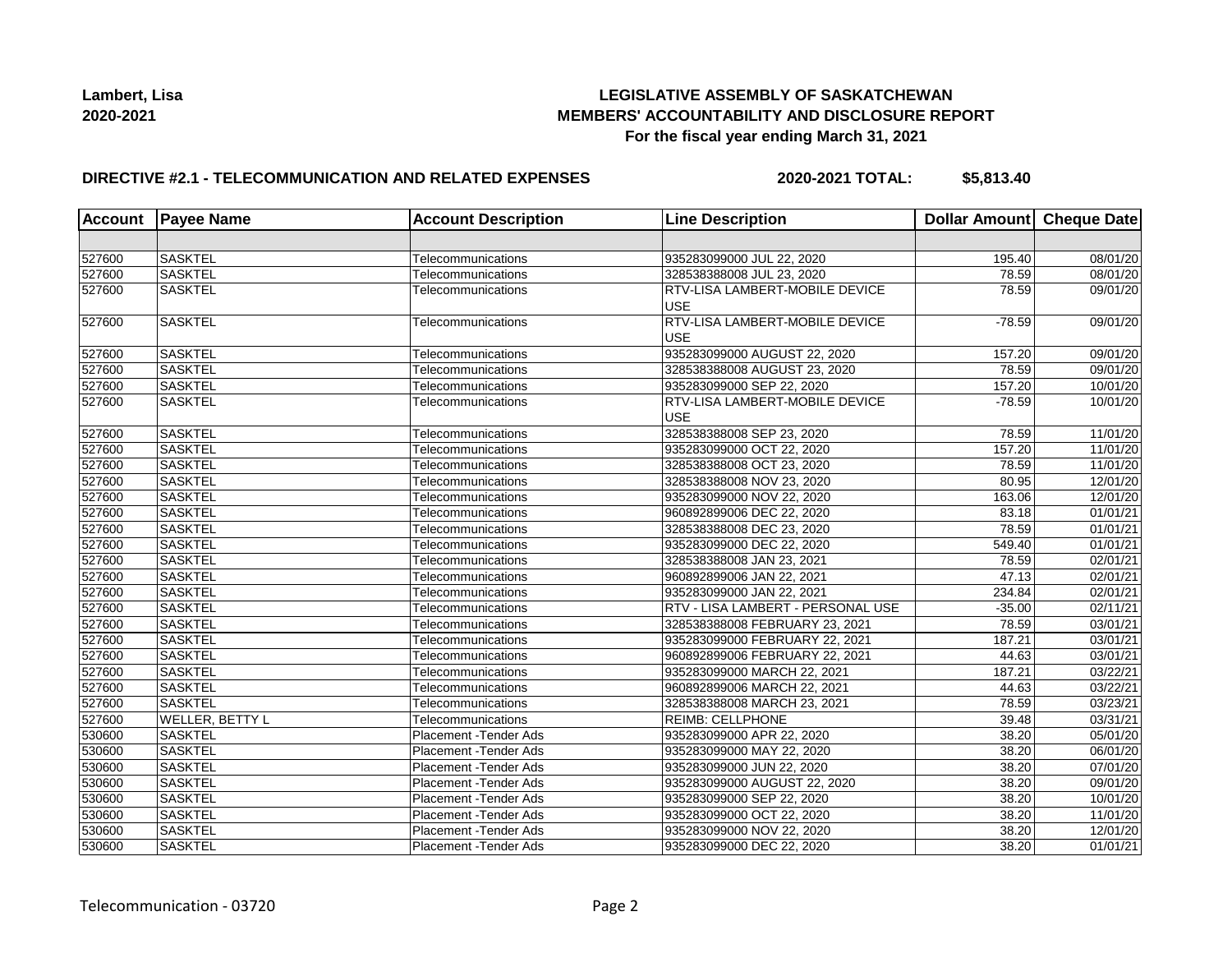## **LEGISLATIVE ASSEMBLY OF SASKATCHEWAN MEMBERS' ACCOUNTABILITY AND DISCLOSURE REPORT For the fiscal year ending March 31, 2021**

## **DIRECTIVE #2.1 - TELECOMMUNICATION AND RELATED EXPENSES**

**2020-2021 TOTAL: \$5,813.40**

|        | Account Payee Name | <b>Account Description</b>         | <b>Line Description</b>        | <b>Dollar Amountl Cheque Date</b> |          |
|--------|--------------------|------------------------------------|--------------------------------|-----------------------------------|----------|
|        |                    |                                    |                                |                                   |          |
| 530600 | <b>SASKTEL</b>     | IPlacement -Tender Ads             | 1935283099000 JAN 22, 2021     | 38.20                             | 02/01/21 |
| 530600 | <b>ISASKTEL</b>    | Placement - Tender Ads             | 935283099000 FEBRUARY 22, 2021 | 38.20                             | 03/01/21 |
| 530600 | <b>ISASKTEL</b>    | Placement - Tender Ads             | 935283099000 MARCH 22, 2021    | 38.20                             | 03/22/21 |
| 555000 | LAMBERT. LISA      | <b>Other Material and Supplies</b> | <b>IREIMB: CHARGER</b>         | 55.49                             | 06/01/20 |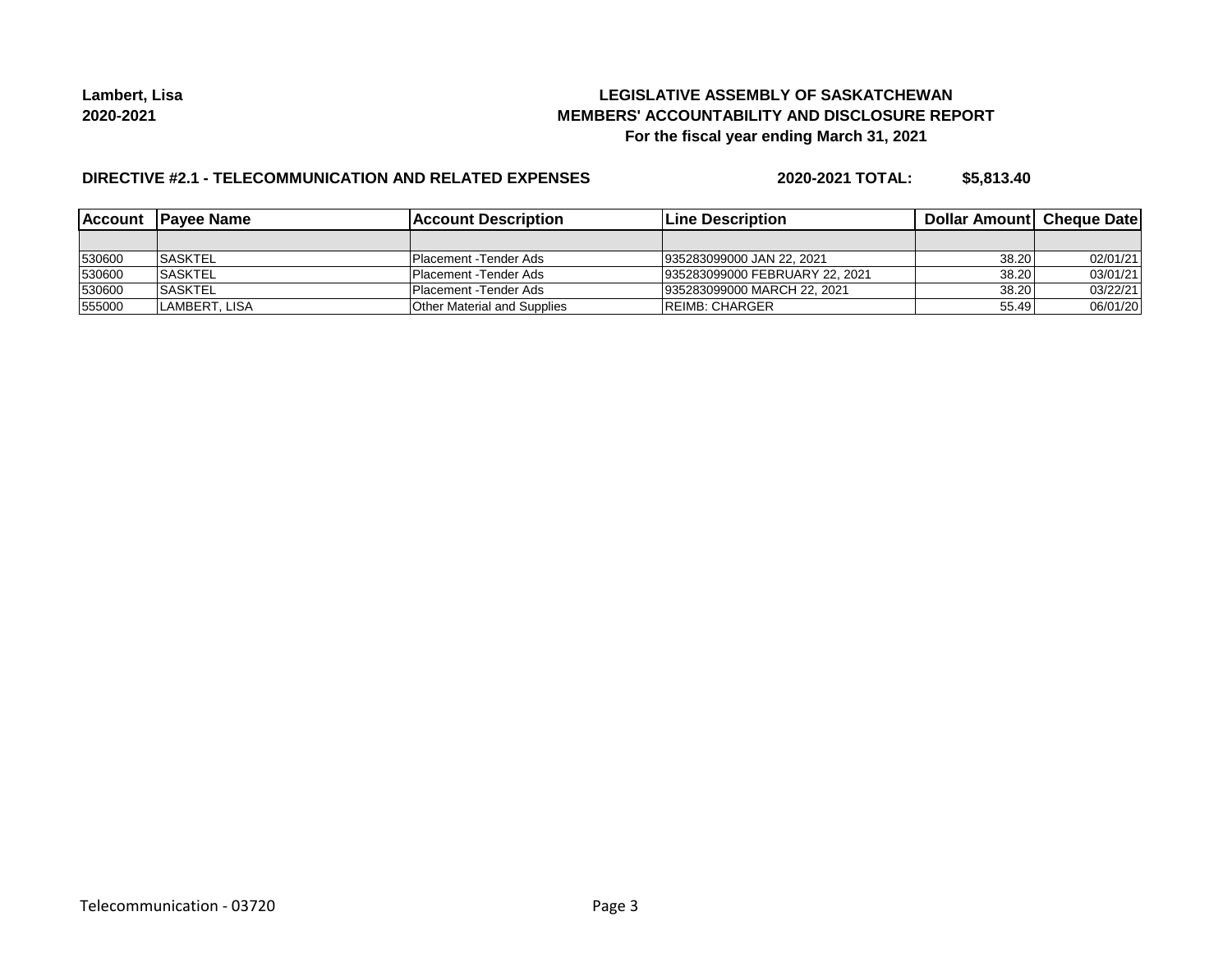# **LEGISLATIVE ASSEMBLY OF SASKATCHEWAN MEMBERS' ACCOUNTABILITY AND DISCLOSURE REPORT For the fiscal year ending March 31, 2021**

## **DIRECTIVE #3.1 - MLA TRAVEL AND LIVING EXPENSES**

**2020-2021 TOTAL: \$18,420.66**

| <b>Account</b> | <b>Payee Name</b>    | <b>Account Description</b>  | <b>Line Description</b>                          | Dollar Amount Cheque Date |                       |
|----------------|----------------------|-----------------------------|--------------------------------------------------|---------------------------|-----------------------|
|                |                      |                             |                                                  |                           |                       |
| 541900         | LAMBERT, LISA        | Elected Rep - Travel        | MLA TRAVEL APR 13, 2020                          | 366.80                    | 04/23/20              |
| 541900         | LAMBERT, LISA        | Elected Rep - Travel        | MLA TRAVEL APRIL 29, 2020                        | 360.80                    | 05/06/20              |
| 541900         | LAMBERT, LISA        | Elected Rep - Travel        | APR 2020 MLA REGINA<br><b>ACCOMMODATION</b>      | 757.32                    | $\overline{05/12/20}$ |
| 541900         | LAMBERT, LISA        | Elected Rep - Travel        | MLA TRAVEL MAY 13, 2020                          | 372.80                    | 05/14/20              |
| 541900         | LAMBERT, LISA        | <b>Elected Rep - Travel</b> | MAY 2020 MLA REGINA<br><b>ACCOMMODATION</b>      | 736.79                    | 06/10/20              |
| 541900         | LAMBERT, LISA        | <b>Elected Rep - Travel</b> | MLA TRAVEL JUN 14-18, 2020                       | 955.20                    | 06/23/20              |
| 541900         | <b>LAMBERT, LISA</b> | Elected Rep - Travel        | MLA TRAVEL JUN 18-26, 2020                       | 898.80                    | 07/02/20              |
| 541900         | LAMBERT, LISA        | Elected Rep - Travel        | MLA TRAVEL JUN 28-JUL 3, 2020                    | 932.55                    | 07/06/20              |
| 541900         | LAMBERT, LISA        | <b>Elected Rep - Travel</b> | JUN 2020 MLA REGINA<br><b>ACCOMMODATION</b>      | 721.89                    | 07/16/20              |
| 541900         | LAMBERT, LISA        | Elected Rep - Travel        | MLA TRAVEL JUL 16-22, 2020                       | 364.03                    | 08/01/20              |
| 541900         | LAMBERT, LISA        | Elected Rep - Travel        | JUL 2020 MLA REGINA<br><b>ACCOMMODATION</b>      | 753.48                    | 08/13/20              |
| 541900         | LAMBERT, LISA        | Elected Rep - Travel        | AUG 2020 MLA REGINA<br><b>ACCOMMODATION</b>      | 740.63                    | 09/10/20              |
| 541900         | LAMBERT, LISA        | Elected Rep - Travel        | MLA TRAVEL AUG 10- SEP 14, 2020                  | 418.65                    | 09/16/20              |
| 541900         | LAMBERT, LISA        | Elected Rep - Travel        | MLA TRAVEL SEP 15-25, 2020                       | 48.93                     | 10/01/20              |
| 541900         | LAMBERT, LISA        | Elected Rep - Travel        | SEP 2020 MLA REGINA<br><b>ACCOMMODATION</b>      | 741.89                    | 11/02/20              |
| 541900         | LAMBERT, LISA        | <b>Elected Rep - Travel</b> | MLA TRAVEL OCT 29- NOV 12, 2020                  | 464.63                    | 11/19/20              |
| 541900         | LAMBERT, LISA        | Elected Rep - Travel        | OCT 2020 MLA REGINA<br><b>ACCOMMODATION</b>      | 744.95                    | 11/19/20              |
| 541900         | LAMBERT, LISA        | Elected Rep - Travel        | MLA TRAVEL NOV 17-19, 2020                       | 422.98                    | 11/26/20              |
| 541900         | LAMBERT, LISA        | Elected Rep - Travel        | MLA TRAVEL NOV 18-28, 2020                       | 837.43                    | 12/02/20              |
| 541900         | LAMBERT, LISA        | <b>Elected Rep - Travel</b> | MLA TRAVEL NOV 29 - DEC 3, 2020                  | 668.00                    | 12/07/20              |
| 541900         | LAMBERT, LISA        | <b>Elected Rep - Travel</b> | NOV 2020 MLA REGINA<br><b>ACCOMMODATION</b>      | 756.29                    | 12/10/20              |
| 541900         | LAMBERT, LISA        | <b>Elected Rep - Travel</b> | RTV-LISA LAMBERT-TRAVEL REIMB NOV<br>18/19, 2020 | $-413.67$                 | 12/10/20              |
| 541900         | <b>LAMBERT, LISA</b> | Elected Rep - Travel        | MLA TRAVEL DEC 6-10, 2020                        | 668.00                    | 12/19/20              |
| 541900         | LAMBERT, LISA        | Elected Rep - Travel        | MLA TRAVEL DECEMBER 30, 2020                     | 362.02                    | 01/05/21              |
| 541900         | LAMBERT, LISA        | Elected Rep - Travel        | DEC 2020 MLA REGINA<br><b>ACCOMMODATION</b>      | 733.14                    | 01/14/21              |
| 541900         | LAMBERT, LISA        | <b>Elected Rep - Travel</b> | MLA TRAVEL JAN 13-14, 2021                       | 416.41                    | 01/16/21              |
| 541900         | LAMBERT, LISA        | Elected Rep - Travel        | MLA TRAVEL JAN 21, 2021                          | 358.82                    | 01/21/21              |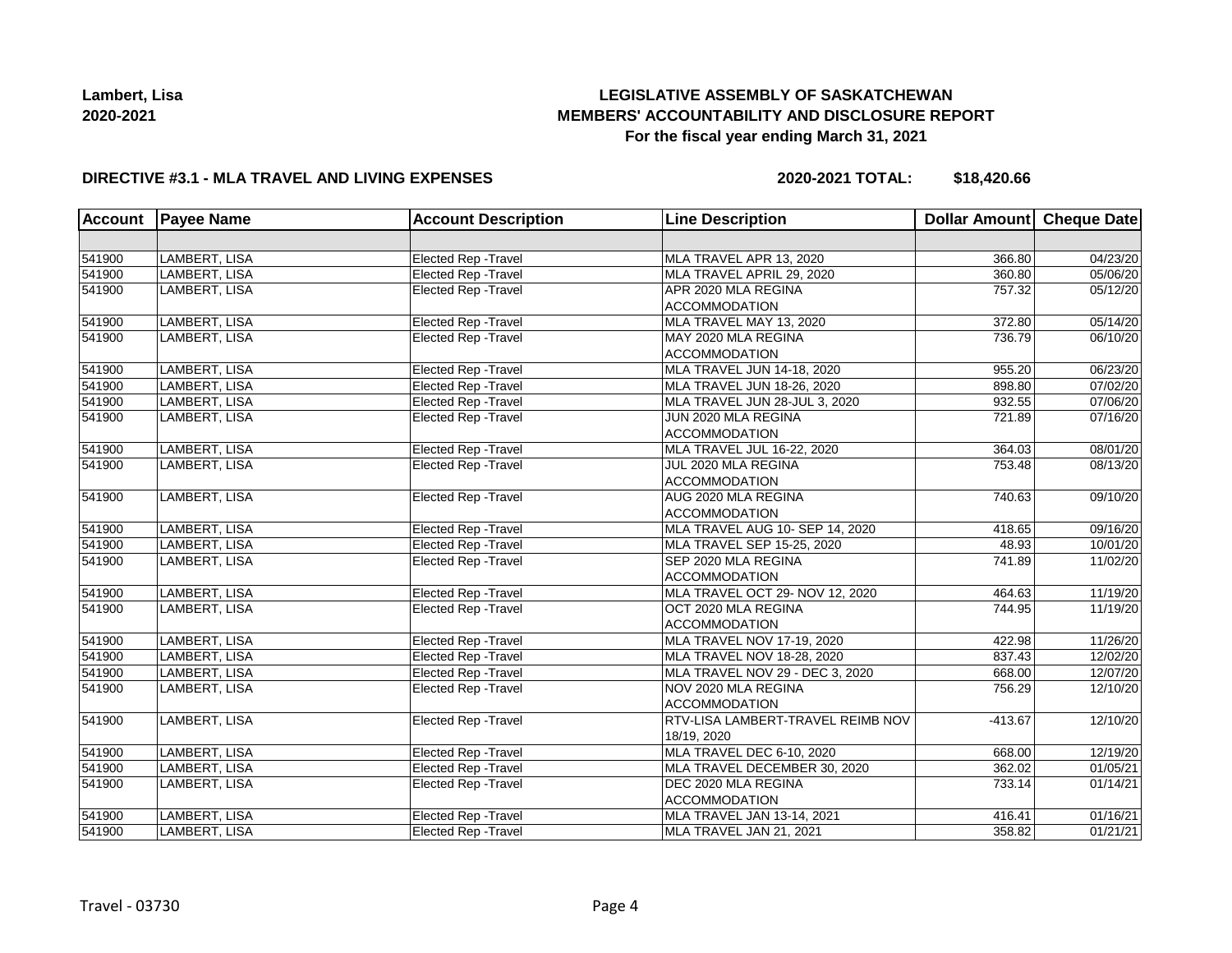# **LEGISLATIVE ASSEMBLY OF SASKATCHEWAN MEMBERS' ACCOUNTABILITY AND DISCLOSURE REPORT For the fiscal year ending March 31, 2021**

### **DIRECTIVE #3.1 - MLA TRAVEL AND LIVING EXPENSES**

**2020-2021 TOTAL: \$18,420.66**

| <b>Account</b> | <b>Payee Name</b> | <b>Account Description</b>  | <b>Line Description</b>         | Dollar Amount Cheque Date |          |
|----------------|-------------------|-----------------------------|---------------------------------|---------------------------|----------|
|                |                   |                             |                                 |                           |          |
| 541900         | LAMBERT, LISA     | <b>Elected Rep - Travel</b> | JANUARY 2021 MLA REGINA         | 723.60                    | 02/10/21 |
|                |                   |                             | <b>ACCOMMODATION</b>            |                           |          |
| 541900         | LAMBERT, LISA     | <b>Elected Rep - Travel</b> | MLA TRAVEL JAN 27-FEB 4, 2021   | 397.43                    | 02/10/21 |
| 541900         | LAMBERT, LISA     | <b>Elected Rep - Travel</b> | MLA TRAVEL FEBRUARY 22. 2021    | 358.82                    | 03/04/21 |
| 541900         | LAMBERT, LISA     | <b>Elected Rep - Travel</b> | <b>FEBRUARY 2021 MLA REGINA</b> | 723.09                    | 03/11/21 |
|                |                   |                             | ACCOMMODATION                   |                           |          |
| 541900         | LAMBERT, LISA     | <b>Elected Rep - Travel</b> | MARCH 2021 MLA REGINA           | 658.62                    | 03/18/21 |
|                |                   |                             | <b>ACCOMMODATION</b>            |                           |          |
| 541900         | LAMBERT, LISA     | <b>Elected Rep - Travel</b> | MLA TRAVEL MARCH 5-23, 2021     | 369.54                    | 03/31/21 |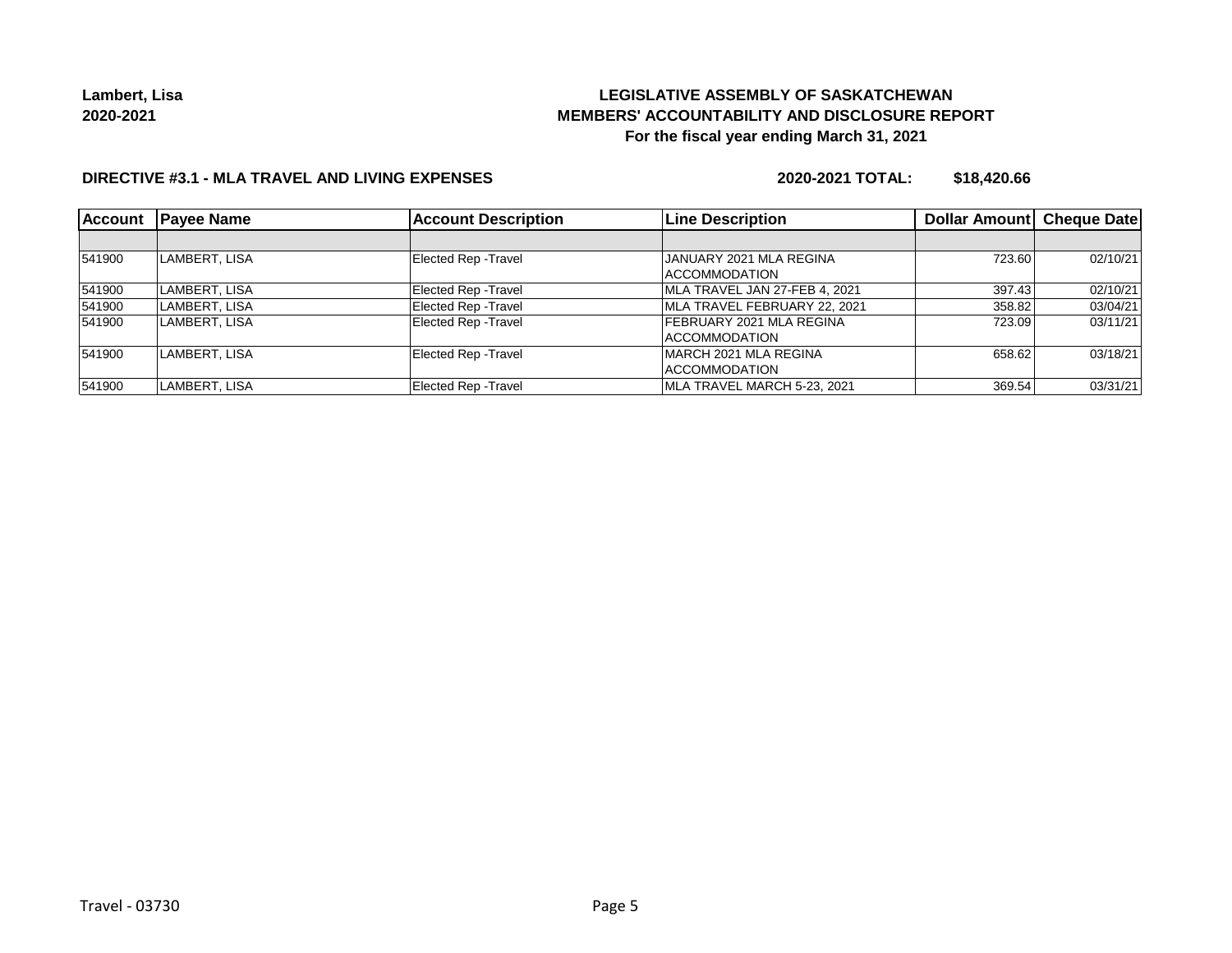## **LEGISLATIVE ASSEMBLY OF SASKATCHEWAN MEMBERS' ACCOUNTABILITY AND DISCLOSURE REPORT For the fiscal year ending March 31, 2021**

### **DIRECTIVE #4.1 - CONSTITUENCY SERVICE EXPENSES**

| <b>Account</b> | <b>Payee Name</b>                                             | <b>Account Description</b>                | <b>Line Description</b>               | Dollar Amount Cheque Date |          |
|----------------|---------------------------------------------------------------|-------------------------------------------|---------------------------------------|---------------------------|----------|
|                |                                                               |                                           |                                       |                           |          |
| 521372         | <b>BRIGHTEN CREATIVE GROUP LTD.</b>                           | Photographer's Services                   | <b>MLA PORTRAIT</b>                   | 82.19                     | 01/20/21 |
| 521372         | <b>BRIGHTEN CREATIVE GROUP LTD.</b>                           | Photographer's Services                   | PHOTOGRAPHY SERVICES                  | 41.34                     | 02/18/21 |
| 521372         | <b>IMAGERY</b>                                                | Photographer's Services                   | PHOTOGRAPHY SERVICES                  | 238.50                    | 02/19/21 |
| 522000         | <b>CHRISTMAS PROPERTIES LTD.</b>                              | Rent of Ground, Buildings and Other Space | MAY 2020 MLA OFFICE RENT              | 2,276.00                  | 04/25/20 |
| 522000         | CHRISTMAS PROPERTIES LTD.                                     | Rent of Ground, Buildings and Other Space | JULY 2020 MLA OFFICE RENT             | 2,276.00                  | 06/07/20 |
| 522000         | CHRISTMAS PROPERTIES LTD.                                     | Rent of Ground, Buildings and Other Space | SEPT 2020 MLA OFFICE RENT             | 2,276.00                  | 08/14/20 |
| 522000         | CHRISTMAS PROPERTIES LTD.                                     | Rent of Ground, Buildings and Other Space | NOV 2020 MLA OFFICE RENT              | 2,276.00                  | 11/01/20 |
| 522000         | KENMORE LAND CO. LTD.                                         | Rent of Ground, Buildings and Other Space | DEC 2020 MLA OFFICE RENT              | 1,501.83                  | 12/01/20 |
| 522000         | KENMORE LAND CO. LTD.                                         | Rent of Ground, Buildings and Other Space | MLA OFFICE SECURITY DEPOSIT           | 1,500.00                  | 12/01/20 |
| 522000         | KENMORE LAND CO. LTD.                                         | Rent of Ground, Buildings and Other Space | JAN 2021 MLA OFFICE RENT              | 1,501.83                  | 12/21/20 |
| 522000         | KENMORE LAND CO. LTD.                                         | Rent of Ground, Buildings and Other Space | FEB 2021 MLA OFFICE RENT              | 1,501.83                  | 01/12/21 |
| 522000         | KENMORE LAND CO. LTD.                                         | Rent of Ground, Buildings and Other Space | MAR 2021 MLA OFFICE RENT              | 1,501.83                  | 02/08/21 |
| 522200         | MINISTER OF FINANCE-MINISTRY OF<br>SASKBUILDS AND PROCUREMENT | Rent of Photocopiers                      | PHOTOCOPIER SERVICE FEES FOR<br>20/21 | 100.00                    | 03/01/21 |
| 522200         | <b>SUCCESS OFFICE SYSTEMS</b>                                 | Rent of Photocopiers                      | <b>COPIER CHARGES</b>                 | 82.61                     | 04/03/20 |
| 522200         | SUCCESS OFFICE SYSTEMS                                        | Rent of Photocopiers                      | <b>COPIER CHARGES</b>                 | 90.52                     | 05/11/20 |
| 522200         | <b>SUCCESS OFFICE SYSTEMS</b>                                 | Rent of Photocopiers                      | <b>COPIER CHARGES</b>                 | 94.35                     | 06/08/20 |
| 522200         | <b>SUCCESS OFFICE SYSTEMS</b>                                 | Rent of Photocopiers                      | <b>COPIER CHARGES</b>                 | 95.32                     | 07/09/20 |
| 522200         | <b>SUCCESS OFFICE SYSTEMS</b>                                 | Rent of Photocopiers                      | <b>COPIER CHARGES</b>                 | 71.37                     | 08/05/20 |
| 522200         | <b>SUCCESS OFFICE SYSTEMS</b>                                 | Rent of Photocopiers                      | <b>COPIER CHARGES</b>                 | 72.58                     | 09/04/20 |
| 522200         | <b>SUCCESS OFFICE SYSTEMS</b>                                 | Rent of Photocopiers                      | <b>COPIER CHARGES</b>                 | 78.20                     | 12/02/20 |
| 522200         | <b>SUCCESS OFFICE SYSTEMS</b>                                 | Rent of Photocopiers                      | <b>COPIER CHARGES</b>                 | 95.76                     | 01/13/21 |
| 522200         | <b>SUCCESS OFFICE SYSTEMS</b>                                 | Rent of Photocopiers                      | <b>COPIER CHARGES</b>                 | 84.28                     | 02/05/21 |
| 522200         | <b>SUCCESS OFFICE SYSTEMS</b>                                 | Rent of Photocopiers                      | <b>COPIER CHARGES</b>                 | 7.00                      | 03/01/21 |
| 522200         | <b>SUCCESS OFFICE SYSTEMS</b>                                 | Rent of Photocopiers                      | <b>COPIER CHARGES</b>                 | 71.10                     | 03/01/21 |
| 522200         | <b>SUCCESS OFFICE SYSTEMS</b>                                 | Rent of Photocopiers                      | <b>COPIER CHARGES</b>                 | 80.68                     | 03/01/21 |
| 522200         | <b>SUCCESS OFFICE SYSTEMS</b>                                 | Rent of Photocopiers                      | <b>COPIER CHARGES</b>                 | 98.71                     | 03/16/21 |
| 522500         | <b>MOON INSURANCE</b>                                         | Insurance Premiums                        | OFFICE INSURANCE 35632400             | 829.98                    | 03/01/21 |
| 522700         | SASKATOON, CITY OF                                            | Utilities - Electricity and Nat Gas       | 103504320 DEC 23, 2020                | 108.98                    | 01/01/21 |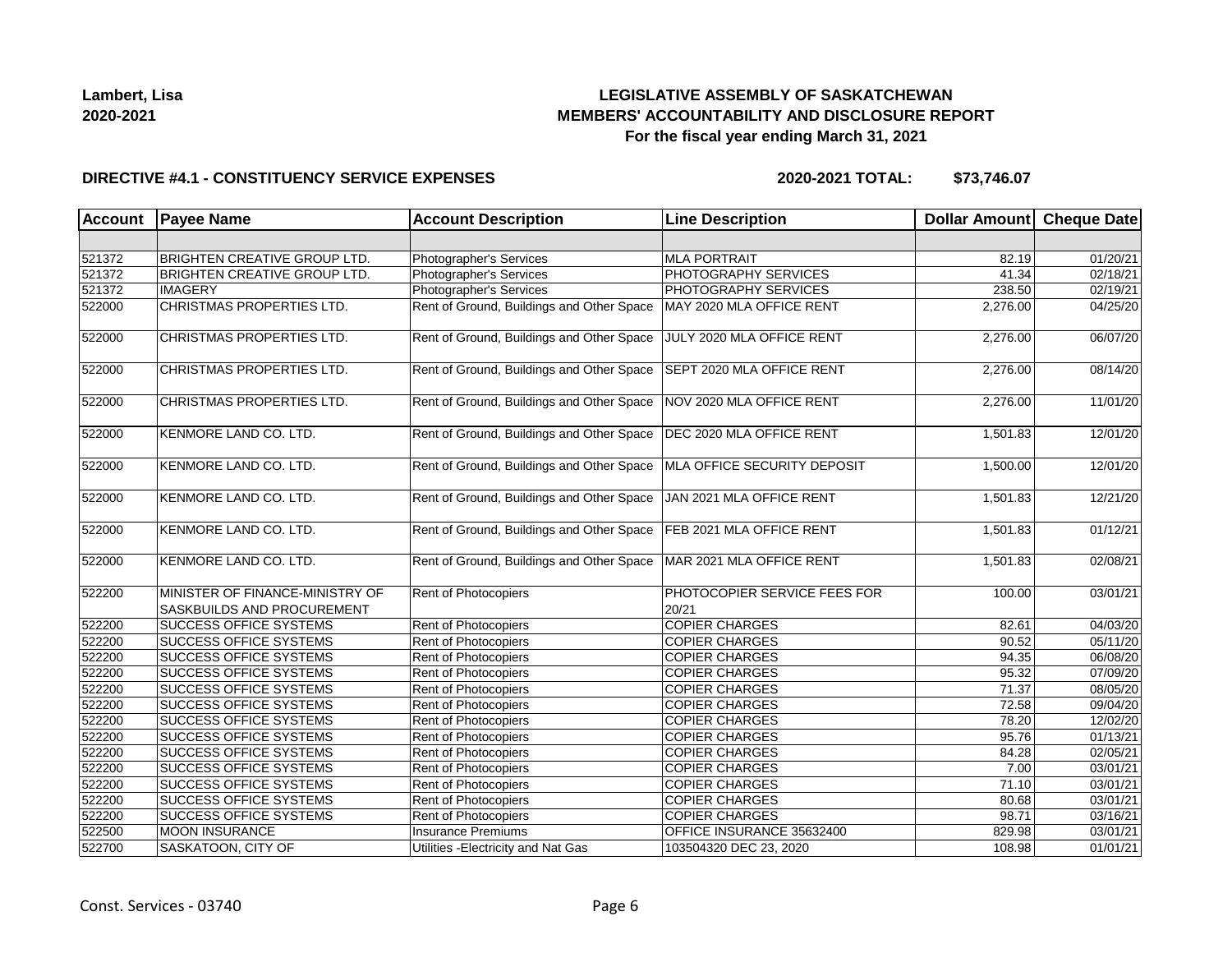## **LEGISLATIVE ASSEMBLY OF SASKATCHEWAN MEMBERS' ACCOUNTABILITY AND DISCLOSURE REPORT For the fiscal year ending March 31, 2021**

### **DIRECTIVE #4.1 - CONSTITUENCY SERVICE EXPENSES**

| <b>Account</b> | <b>Payee Name</b>                                                    | <b>Account Description</b>           | <b>Line Description</b>        | <b>Dollar Amount</b> | Cheque Date           |
|----------------|----------------------------------------------------------------------|--------------------------------------|--------------------------------|----------------------|-----------------------|
|                |                                                                      |                                      |                                |                      |                       |
| 522700         | SASKATOON, CITY OF                                                   | Utilities - Electricity and Nat Gas  | 103504320 DEC 20-JAN 20,2021   | 142.34               | 02/01/21              |
| 522700         | SASKATOON, CITY OF                                                   | Utilities - Electricity and Nat Gas  | 103504320 JAN 20-FEB 20, 2021  | 176.03               | 03/01/21              |
| 522700         | SASKATOON, CITY OF                                                   | Utilities - Electricity and Nat Gas  | 103504320 FEB 20-MAR 20, 2021  | 107.85               | $\overline{03/20/21}$ |
| 522700         | SASKENERGY INCORPORATED                                              | Utilities - Electricity and Nat Gas  | 63476068299 APRIL 21, 2020     | 235.16               | 05/01/20              |
| 522700         | SASKENERGY INCORPORATED                                              | Utilities - Electricity and Nat Gas  | 63476068299 MAY 20, 2020       | 113.58               | 06/01/20              |
| 522700         | SASKENERGY INCORPORATED                                              | Utilities - Electricity and Nat Gas  | 63476068299 JUN 17, 2020       | 55.33                | 06/17/20              |
| 522700         | SASKENERGY INCORPORATED                                              | Utilities - Electricity and Nat Gas  | 63476068299 JUL 20, 2020       | 43.81                | 08/01/20              |
| 522700         | <b>SASKENERGY INCORPORATED</b>                                       | Utilities - Electricity and Nat Gas  | 63476068299 AUG 20, 2020       | 43.13                | 08/20/20              |
| 522700         | SASKENERGY INCORPORATED                                              | Utilities - Electricity and Nat Gas  | 63476068299 SEP 18, 2020       | 51.94                | $\overline{10}/01/20$ |
| 522700         | SASKENERGY INCORPORATED                                              | Utilities - Electricity and Nat Gas  | 63476068299 OCT 20, 2020       | 81.07                | 11/01/20              |
| 522700         | SASKENERGY INCORPORATED                                              | Utilities - Electricity and Nat Gas  | 63476068299 NOV 19, 2020       | 179.55               | 12/01/20              |
| 522700         | SASKENERGY INCORPORATED                                              | Utilities - Electricity and Nat Gas  | 63476068299                    | 121.03               | 01/01/21              |
| 522700         | SASKENERGY INCORPORATED                                              | Utilities - Electricity and Nat Gas  | 63476068299 JAN 15, 2021       | 337.00               | 01/15/21              |
| 522700         | SASKENERGY INCORPORATED                                              | Utilities - Electricity and Nat Gas  | 63476068299 FEB 17, 2021       | 282.24               | 02/17/21              |
| 522700         | SASKENERGY INCORPORATED                                              | Utilities - Electricity and Nat Gas  | 63476068299                    | 300.54               | 03/18/21              |
| 524000         | PAINTING CO. WEST INC.                                               | Repairs                              | <b>DRYWALL REPAIRS</b>         | 265.00               | 03/02/21              |
| 525000         | <b>FORRESTER, CANDACE T</b>                                          | Postal, Courier, Freight and Related | <b>POSTAGE</b>                 | 101.85               | 05/12/20              |
| 525000         | FORRESTER, CANDACE T                                                 | Postal, Courier, Freight and Related | POSTAGE/OFFICE SUPPLIES        | 101.85               | 09/16/20              |
| 525000         | <b>FORRESTER, CANDACE T</b>                                          | Postal, Courier, Freight and Related | OFFICE SUPPLIES/POSTAGE        | 94.00                | 02/17/21              |
| 525000         | LAMBERT, LISA                                                        | Postal, Courier, Freight and Related | REIMB: POSTAGE/OFFICE SUPPLIES | 89.25                | 12/09/20              |
| 525000         | LAMBERT, LISA                                                        | Postal, Courier, Freight and Related | <b>REIMB: POSTAGE</b>          | 1,233.62             | 01/01/21              |
| 525000         | MINISTER OF FINANCE-MINISTRY OF<br><b>SASKBUILDS AND PROCUREMENT</b> | Postal, Courier, Freight and Related | MAIL SERVICES APR 2020         | 50.67                | 06/08/20              |
| 525000         | MINISTER OF FINANCE-MINISTRY OF                                      | Postal, Courier, Freight and Related | MAIL SERVICES MAY 2020         | 50.67                | 06/15/20              |
|                | SASKBUILDS AND PROCUREMENT                                           |                                      |                                |                      |                       |
| 525000         | MINISTER OF FINANCE-MINISTRY OF                                      | Postal, Courier, Freight and Related | <b>POSTAGE</b>                 | 1,389.98             | 08/01/20              |
|                | <b>SASKBUILDS AND PROCUREMENT</b>                                    |                                      |                                |                      |                       |
| 525000         | MINISTER OF FINANCE-MINISTRY OF                                      | Postal, Courier, Freight and Related | JULY 2020 MAIL SERVICES        | 50.71                | 09/01/20              |
|                | SASKBUILDS AND PROCUREMENT                                           |                                      |                                |                      |                       |
| 525000         | MINISTER OF FINANCE-MINISTRY OF                                      | Postal, Courier, Freight and Related | MAIL SERVICES AUG 2020         | 50.71                | 10/01/20              |
|                | <b>SASKBUILDS AND PROCUREMENT</b>                                    |                                      |                                |                      |                       |
| 525000         | MINISTER OF FINANCE-MINISTRY OF                                      | Postal, Courier, Freight and Related | MAIL SERVICES SEP 2020         | 50.71                | 10/22/20              |
|                | <b>SASKBUILDS AND PROCUREMENT</b>                                    |                                      |                                |                      |                       |
| 525000         | MINISTER OF FINANCE-MINISTRY OF                                      | Postal, Courier, Freight and Related | NOV 2020 MAIL SERVICES         | 51.04                | 01/01/21              |
|                | SASKBUILDS AND PROCUREMENT                                           |                                      |                                |                      |                       |
| 525000         | MINISTER OF FINANCE-MINISTRY OF                                      | Postal, Courier, Freight and Related | <b>DECEMBER MAIL SERVICES</b>  | 50.85                | 02/01/21              |
|                | SASKBUILDS AND PROCUREMENT                                           |                                      |                                |                      |                       |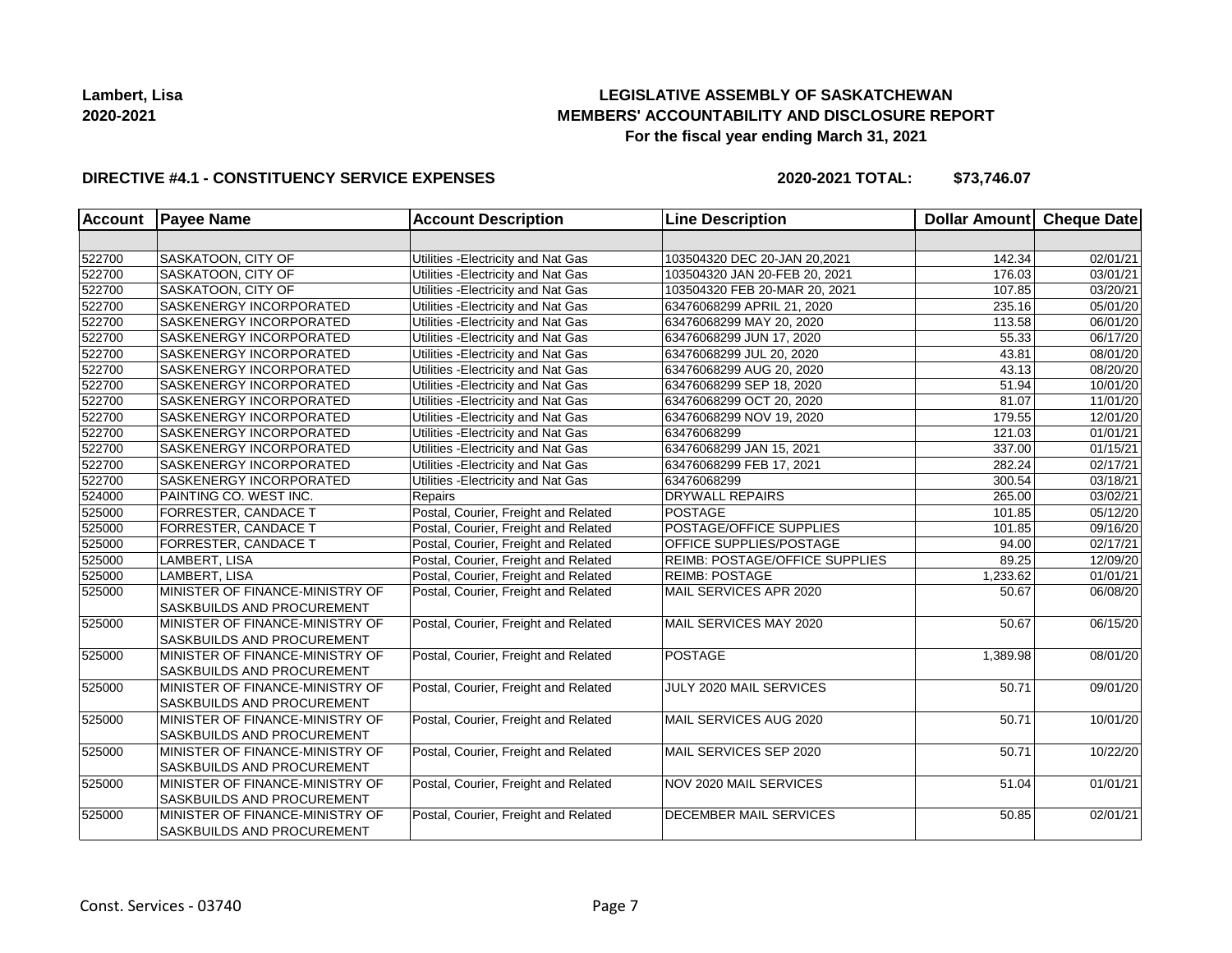## **LEGISLATIVE ASSEMBLY OF SASKATCHEWAN MEMBERS' ACCOUNTABILITY AND DISCLOSURE REPORT For the fiscal year ending March 31, 2021**

### **DIRECTIVE #4.1 - CONSTITUENCY SERVICE EXPENSES**

| <b>Account</b> | <b>Payee Name</b>                                             | <b>Account Description</b>              | <b>Line Description</b>                              | Dollar Amount Cheque Date |                       |
|----------------|---------------------------------------------------------------|-----------------------------------------|------------------------------------------------------|---------------------------|-----------------------|
|                |                                                               |                                         |                                                      |                           |                       |
| 525000         | MINISTER OF FINANCE-MINISTRY OF<br>SASKBUILDS AND PROCUREMENT | Postal, Courier, Freight and Related    | JANUARY MAIL SERVICES                                | 50.77                     | 03/01/21              |
| 525000         | MINISTER OF FINANCE-MINISTRY OF<br>SASKBUILDS AND PROCUREMENT | Postal, Courier, Freight and Related    | FEBRUARY 2021 MAIL SERVICES                          | 50.77                     | 03/17/21              |
| 525000         | MINISTER OF FINANCE-MINISTRY OF<br>SASKBUILDS AND PROCUREMENT | Postal, Courier, Freight and Related    | MARCH 2021 MAIL SERVICES                             | 50.81                     | 03/31/21              |
| 528000         | PRAIRIE FUSION CONSULTING INC.                                | Support Services                        | <b>IT SUPPORT</b>                                    | 391.54                    | 12/11/20              |
| 528000         | PRAIRIE FUSION CONSULTING INC.                                | <b>Support Services</b>                 | <b>IT SUPPORT</b>                                    | 197.58                    | 03/14/21              |
| 528100         | LAMBERT, LISA                                                 | Information Services Subscriptions      | REIMB: ICLOUD SUBSCRIPTION/OFFICE<br><b>SUPPLIES</b> | 4.43                      | 04/23/20              |
| 529000         | <b>BROUGHTON, MATTHEW</b>                                     | <b>General Contractual Services</b>     | <b>DELIVERY SERVICES</b>                             | 150.00                    | 01/01/21              |
| 529000         | COSMOPOLITAN INDUSTRIES LTD.                                  | <b>General Contractual Services</b>     | <b>SHREDDING</b>                                     | 46.00                     | 06/01/20              |
| 529000         | <b>FORRESTER, CANDACE T</b>                                   | <b>General Contractual Services</b>     | <b>MOVING SERVICES</b>                               | 610.50                    | 12/30/20              |
| 529000         | <b>MAID IT RIGHT</b>                                          | <b>General Contractual Services</b>     | <b>MLA OFFICE JANITORIAL SERVICES</b>                | 50.00                     | 12/01/20              |
| 529000         | <b>MAID IT RIGHT</b>                                          | <b>General Contractual Services</b>     | <b>MLA OFFICE JANITORIAL SERVICES</b>                | 150.00                    | 12/01/20              |
| 529200         | SASKATOON BUSINESS COLLEGE LTD                                | <b>Professional Development</b>         | PROFESSIONAL DEVELOPMENT                             | 310.00                    | 01/01/21              |
| 530000         | <b>CREATIVE OUTDOOR</b>                                       | <b>Communications Development Costs</b> | ADVERTISING PRODUCTION                               | 200.00                    | 09/01/20              |
| 530000         | <b>CREATIVE OUTDOOR</b>                                       | <b>Communications Development Costs</b> | ADVERTISING PRODUCTION                               | 200.00                    | 12/07/20              |
| 530000         | <b>CREATIVE OUTDOOR</b>                                       | <b>Communications Development Costs</b> | <b>ADVERTISING PRODUCTION</b>                        | 400.00                    | 12/07/20              |
| 530000         | PATTISON OUTDOOR ADVERTISING LP                               | Communications Development Costs        | ADVERTISING PRODUCTION                               | 132.50                    | 07/06/20              |
| 530000         | PATTISON OUTDOOR ADVERTISING LP                               | Communications Development Costs        | ADVERTISING PRODUCTION                               | 159.00                    | 08/01/20              |
| 530000         | PATTISON OUTDOOR ADVERTISING LP                               | <b>Communications Development Costs</b> | ADVERTISING PRODUCTION                               | 275.60                    | 08/17/20              |
| 530300         | MARU GROUP CANADA INC.                                        | Primary Research/Focus group            | AD HOC RESEARCH                                      | 661.11                    | 06/01/20              |
| 530300         | MARU GROUP CANADA INC.                                        | Primary Research/Focus group            | AD HOC RESEARCH                                      | 661.11                    | 10/01/20              |
| 530300         | MARU GROUP CANADA INC.                                        | Primary Research/Focus group            | AD HOC RESEARCH                                      | 632.97                    | 03/01/21              |
| 530300         | MARU GROUP CANADA INC.                                        | Primary Research/Focus group            | AD HOC RESEARCH                                      | 632.97                    | 03/01/21              |
| 530500         | <b>BREVOORT PARK COMMUNITY ASSC.</b>                          | Media Placement                         | <b>ADVERTISING</b>                                   | 75.00                     | 06/10/20              |
| 530500         | <b>BREVOORT PARK COMMUNITY ASSC.</b>                          | Media Placement                         | ADVERTISING                                          | 100.00                    | 08/10/20              |
| 530500         | <b>CREATIVE OUTDOOR</b>                                       | Media Placement                         | <b>ADVERTISING</b>                                   | 106.35                    | 07/01/20              |
| 530500         | <b>CREATIVE OUTDOOR</b>                                       | Media Placement                         | <b>ADVERTISING</b>                                   | 469.13                    | 12/01/20              |
| 530500         | <b>CREATIVE OUTDOOR</b>                                       | Media Placement                         | ADVERTISING                                          | 469.13                    | 12/01/20              |
| 530500         | <b>CREATIVE OUTDOOR</b>                                       | Media Placement                         | ADVERTISING                                          | 106.35                    | $\overline{01/01/21}$ |
| 530500         | <b>CREATIVE OUTDOOR</b>                                       | Media Placement                         | <b>ADVERTISING</b>                                   | 266.20                    | 01/01/21              |
| 530500         | <b>CREATIVE OUTDOOR</b>                                       | Media Placement                         | <b>ADVERTISING</b>                                   | 53.18                     | 01/01/21              |
| 530500         | <b>CREATIVE OUTDOOR</b>                                       | Media Placement                         | <b>ADVERTISING</b>                                   | 106.35                    | 01/01/21              |
| 530500         | <b>CREATIVE OUTDOOR</b>                                       | Media Placement                         | <b>ADVERTISING</b>                                   | 266.20                    | 01/01/21              |
| 530500         | <b>CREATIVE OUTDOOR</b>                                       | Media Placement                         | <b>ADVERTISING</b>                                   | 106.35                    | 01/01/21              |
| 530500         | <b>CREATIVE OUTDOOR</b>                                       | Media Placement                         | <b>ADVERTISING</b>                                   | 106.35                    | 01/01/21              |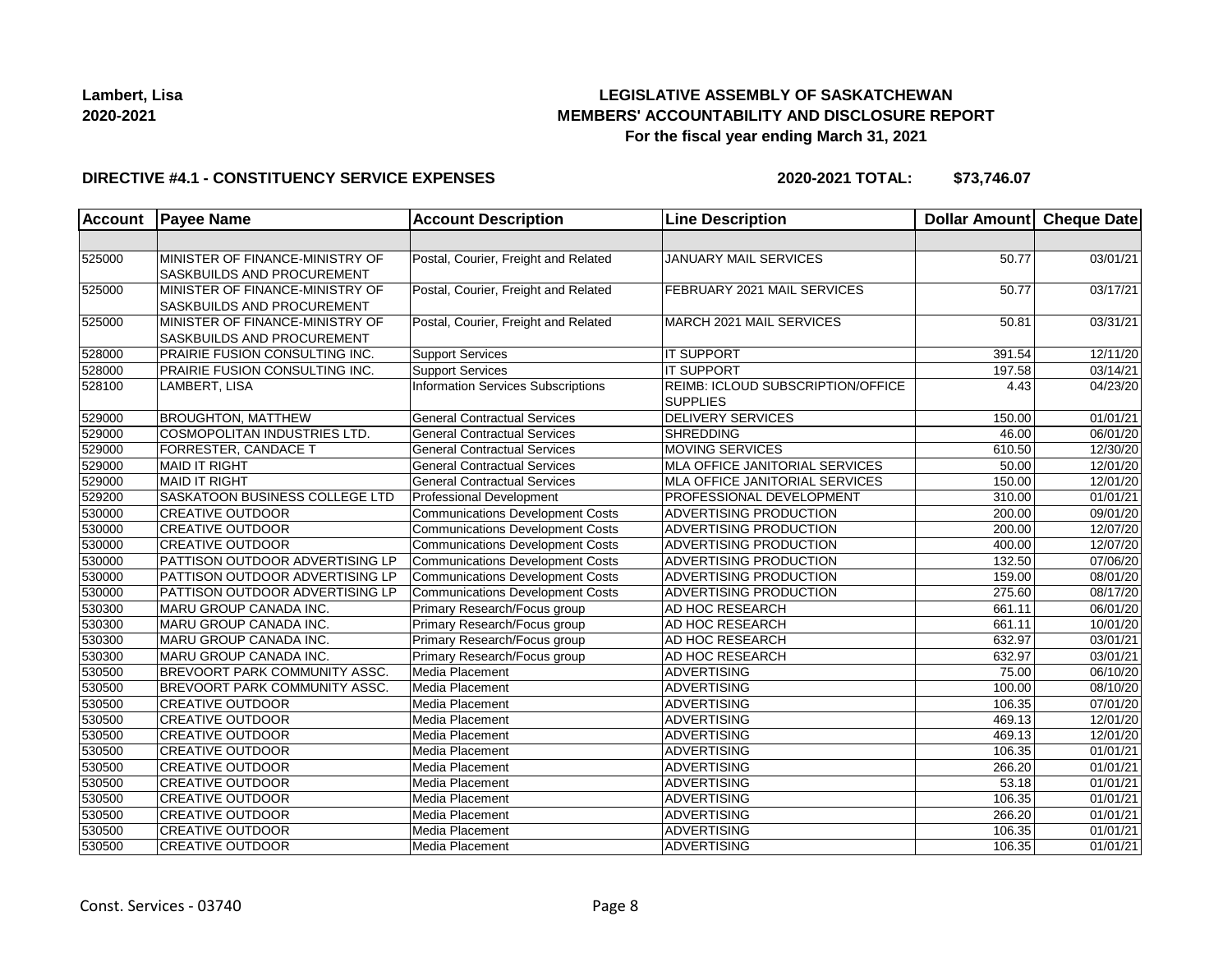## **LEGISLATIVE ASSEMBLY OF SASKATCHEWAN MEMBERS' ACCOUNTABILITY AND DISCLOSURE REPORT For the fiscal year ending March 31, 2021**

### **DIRECTIVE #4.1 - CONSTITUENCY SERVICE EXPENSES**

| <b>Account</b> | <b>Payee Name</b>                              | <b>Account Description</b> | <b>Line Description</b>                           | Dollar Amount Cheque Date |                       |
|----------------|------------------------------------------------|----------------------------|---------------------------------------------------|---------------------------|-----------------------|
|                |                                                |                            |                                                   |                           |                       |
| 530500         | <b>CREATIVE OUTDOOR</b>                        | Media Placement            | <b>ADVERTISING</b>                                | 106.35                    | 01/05/21              |
| 530500         | <b>CREATIVE OUTDOOR</b>                        | Media Placement            | <b>ADVERTISING</b>                                | 106.35                    | 02/01/21              |
| 530500         | <b>CREATIVE OUTDOOR</b>                        | Media Placement            | <b>ADVERTISING</b>                                | 106.35                    | 02/01/21              |
| 530500         | <b>CREATIVE OUTDOOR</b>                        | Media Placement            | <b>ADVERTISING</b>                                | 266.20                    | 02/01/21              |
| 530500         | <b>CREATIVE OUTDOOR</b>                        | Media Placement            | <b>ADVERTISING</b>                                | 266.20                    | 03/01/21              |
| 530500         | <b>CURBEX</b>                                  | Media Placement            | <b>ADVERTISING</b>                                | 200.50                    | 09/01/20              |
| 530500         | <b>CURBEX</b>                                  | Media Placement            | <b>ADVERTISING</b>                                | 200.50                    | 09/01/20              |
| 530500         | <b>HOLLISTON COMMUNITY ASSOCIATION</b>         | Media Placement            | <b>ADVERTISING</b>                                | 100.00                    | 09/01/20              |
| 530500         | <b>HOLLISTON COMMUNITY ASSOCIATION</b>         | Media Placement            | <b>ADVERTISING</b>                                | 50.00                     | 12/16/20              |
| 530500         | HOLLISTON COMMUNITY ASSOCIATION                | Media Placement            | <b>ADVERTISING</b>                                | 50.00                     | 03/19/21              |
| 530500         | LAMBERT, LISA                                  | Media Placement            | <b>REIMB: ADVERTISING</b>                         | 10.00                     | 06/10/20              |
| 530500         | LAMBERT, LISA                                  | Media Placement            | <b>REIMB: ADVERTISING</b>                         | 20.00                     | 07/10/20              |
| 530500         | LAMBERT, LISA                                  | Media Placement            | <b>REIMB: ADVERTISING</b>                         | 3.24                      | $\overline{09/1}0/20$ |
| 530500         | LAMBERT, LISA                                  | Media Placement            | <b>REIMB: ADVERTISING</b>                         | 30.00                     | 09/23/20              |
| 530500         | LAMBERT, LISA                                  | Media Placement            | <b>REIMB: ADVERTISING</b>                         | 36.76                     | 10/01/20              |
| 530500         | LAMBERT, LISA                                  | Media Placement            | <b>REIMB: ADVERTISING</b>                         | 15.00                     | 01/07/21              |
| 530500         | LAMBERT, LISA                                  | Media Placement            | REIMB: ADVERTISING                                | 15.35                     | 02/04/21              |
| 530500         | OUTFRONT MEDIA CANADA                          | Media Placement            | <b>ADVERTISING</b>                                | 1,150.00                  | 08/06/20              |
| 530500         | PATTISON OUTDOOR ADVERTISING LP                | Media Placement            | <b>ADVERTISING</b>                                | 1,500.00                  | 07/06/20              |
| 530500         | PATTISON OUTDOOR ADVERTISING LP                | Media Placement            | <b>ADVERTISING</b>                                | 800.00                    | 08/01/20              |
| 530500         | PATTISON OUTDOOR ADVERTISING LP                | Media Placement            | <b>ADVERTISING</b>                                | 800.00                    | 08/17/20              |
| 530500         | POSTCARD PORTABLES SASKATOON                   | Media Placement            | <b>ADVERTISING</b>                                | 175.00                    | 04/01/20              |
| 530500         | POSTCARD PORTABLES SASKATOON                   | Media Placement            | <b>ADVERTISING</b>                                | 175.00                    | 05/01/20              |
| 530500         | POSTCARD PORTABLES SASKATOON                   | Media Placement            | <b>ADVERTISING</b>                                | 175.00                    | 06/01/20              |
| 530500         | POSTCARD PORTABLES SASKATOON                   | Media Placement            | <b>ADVERTISING</b>                                | 175.00                    | 07/01/20              |
| 530500         | POSTCARD PORTABLES SASKATOON                   | Media Placement            | <b>ADVERTISING</b>                                | 175.00                    | 08/03/20              |
| 530500         | POSTCARD PORTABLES SASKATOON                   | Media Placement            | <b>ADVERTISING - TERM ENDS</b><br>SEPTEMBER 15/20 | 87.50                     | 09/01/20              |
| 530500         | POSTCARD PORTABLES SASKATOON                   | Media Placement            | <b>ADVERTISING</b>                                | 175.00                    | 12/01/20              |
| 530500         | POSTCARD PORTABLES SASKATOON                   | Media Placement            | <b>ADVERTISING</b>                                | 175.00                    | 12/01/20              |
| 530500         | POSTCARD PORTABLES SASKATOON                   | Media Placement            | <b>ADVERTISING</b>                                | 175.00                    | 01/04/21              |
| 530500         | POSTCARD PORTABLES SASKATOON                   | Media Placement            | <b>ADVERTISING</b>                                | 265.00                    | 03/01/21              |
| 530500         | POSTCARD PORTABLES SASKATOON                   | Media Placement            | <b>ADVERTISING</b>                                | 175.00                    | 03/01/21              |
| 530500         | POSTMEDIA NETWORK INC.                         | Media Placement            | <b>ADVERTISING</b>                                | 1,235.00                  | 09/10/20              |
| 530500         | SASKATCHEWAN SENIORS MECHANISM Media Placement |                            | <b>ADVERTISING</b>                                | 88.00                     | 08/01/20              |
| 530500         | SASKATCHEWAN SENIORS MECHANISM Media Placement |                            | <b>ADVERTISING</b>                                | $-88.00$                  | 08/31/20              |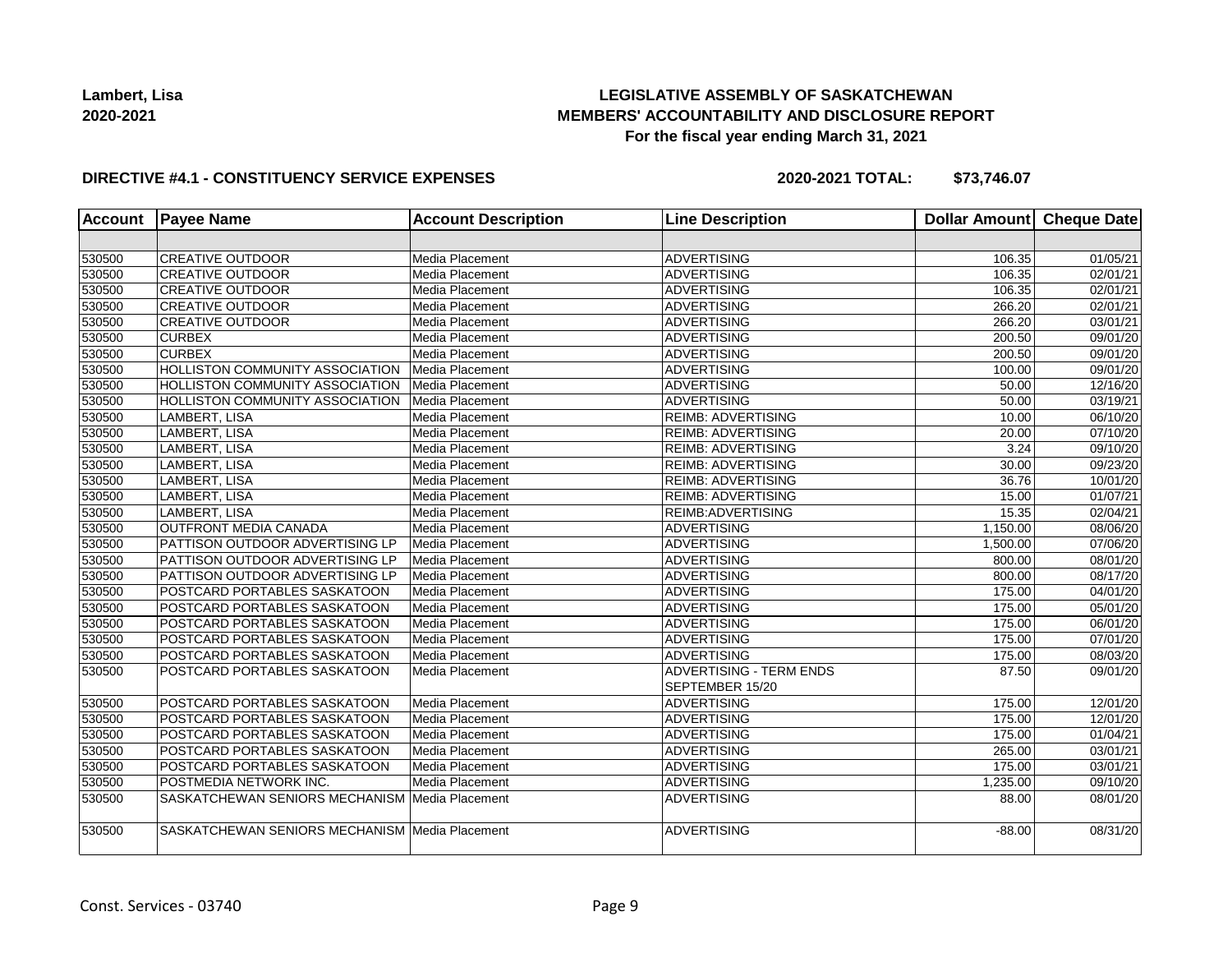

## **LEGISLATIVE ASSEMBLY OF SASKATCHEWAN MEMBERS' ACCOUNTABILITY AND DISCLOSURE REPORT For the fiscal year ending March 31, 2021**

#### **DIRECTIVE #4.1 - CONSTITUENCY SERVICE EXPENSES**

| <b>Account</b> | <b>Payee Name</b>                                                              | <b>Account Description</b>   | <b>Line Description</b>       | Dollar Amount | <b>Cheque Date</b> |
|----------------|--------------------------------------------------------------------------------|------------------------------|-------------------------------|---------------|--------------------|
|                |                                                                                |                              |                               |               |                    |
| 530500         | SASKATCHEWAN SENIORS MECHANISM Media Placement                                 |                              | <b>ADVERTISING</b>            | 44.00         | 09/01/20           |
| 530500         | SASKATOON DESIGNETC                                                            | Media Placement              | <b>ADVERTISING</b>            | 85.00         | 06/11/20           |
| 530500         | <b>SASKATOON DESIGNETC</b>                                                     | Media Placement              | <b>ADVERTISING</b>            | 175.00        | 08/01/20           |
| 530500         | SASKATOON DESIGNETC                                                            | Media Placement              | <b>ADVERTISING</b>            | 175.00        | 09/01/20           |
| 530500         | SASKATOON SERVICES FOR SENIORS<br>INC.                                         | Media Placement              | <b>ADVERTISING</b>            | 110.00        | 09/01/20           |
| 530500         | <b>UKRAINIAN CANADIAN CONGRESS-</b><br>SASKATCHEWAN PROVINCIAL COUNCIL<br>INC. | Media Placement              | <b>ADVERTISING</b>            | 75.00         | 08/01/20           |
| 530500         | WILDWOOD COMMUNITY ASSOCIATION   Media Placement                               |                              | <b>ADVERTISING</b>            | 45.00         | 10/01/20           |
| 530500         | WILDWOOD COMMUNITY ASSOCIATION                                                 | Media Placement              | <b>ADVERTISING</b>            | 45.00         | 12/01/20           |
| 530500         | WILDWOOD COMMUNITY ASSOCIATION   Media Placement                               |                              | <b>ADVERTISING</b>            | 45.00         | 03/24/21           |
| 530800         | ULTRA PRINT SERVICES LTD.                                                      | Publications                 | <b>NEWSLETTER</b>             | 1,055.76      | 06/01/20           |
| 530800         | ULTRA PRINT SERVICES LTD.                                                      | Publications                 | NEWSLETTER                    | 132.50        | 06/09/20           |
| 530900         | <b>FLYING COLOURS INTERNATIONAL</b>                                            | Promotional Items            | FLAGS                         | 464.94        | 08/01/20           |
| 530900         | ULTRA PRINT SERVICES LTD.                                                      | Promotional Items            | <b>CHRISTMAS CARDS</b>        | 7,471.94      | 01/01/21           |
| 531100         | KONCEPT SIGN GROUP INC.                                                        | <b>Exhibits and Displays</b> | OFFICE SIGNAGE                | 1,621.80      | 03/03/21           |
| 542000         | FORRESTER, CANDACE T                                                           | Travel                       | CA TRAVEL MAR 5-APR 7, 2020   | 6.88          | 04/23/20           |
| 542000         | FORRESTER, CANDACE T                                                           | Travel                       | CA TRAVEL APR 21-JUL 28, 2020 | 30.90         | 08/06/20           |
| 542000         | FORRESTER, CANDACE T                                                           | Travel                       | CA TRAVEL JUL 30- SEP 8, 2020 | 10.17         | 09/16/20           |
| 542000         | FORRESTER, CANDACE T                                                           | Travel                       | OFFICE SUPPLIES/CA TRAVEL     | 14.06         | 12/19/20           |
| 542000         | FORRESTER, CANDACE T                                                           | Travel                       | CA TRAVEL DEC 15-FEB 10, 2021 | 33.13         | 02/17/21           |
| 542000         | VOLDENG, SHIRLEY A                                                             | Travel                       | C.A. TRAVEL MAY 27, 2020      | 2.87          | 06/01/20           |
| 542000         | <b>VOLDENG, SHIRLEY A</b>                                                      | Travel                       | CA TRAVEL JUN 22-26, 2020     | 10.45         | 07/04/20           |
| 542000         | <b>VOLDENG, SHIRLEY A</b>                                                      | Travel                       | CA TRAVEL JUL 8- SEP 2, 2020  | 19.47         | 09/10/20           |
| 542000         | <b>VOLDENG, SHIRLEY A</b>                                                      | Travel                       | CA TRAVEL/OFFICE SUPPLIES     | 29.79         | 09/23/20           |
| 550100         | K21 GRAPHICS & PRINTING                                                        | <b>Printed Forms</b>         | <b>ENVELOPES</b>              | 243.45        | 01/01/21           |
| 550100         | SASKATOON FASTPRINT LIMITED<br><b>PARTNERSHIP</b>                              | <b>Printed Forms</b>         | <b>BUSINESS CARDS</b>         | 79.53         | 12/17/20           |
| 550100         | SASKATOON FASTPRINT LIMITED<br>PARTNERSHIP                                     | <b>Printed Forms</b>         | <b>BUSINESS CARDS</b>         | 79.85         | 01/11/21           |
| 555000         | FORRESTER, CANDACE T                                                           | Other Material and Supplies  | <b>OFFICE SUPPLIES</b>        | 15.52         | 04/23/20           |
| 555000         | FORRESTER, CANDACE T                                                           | Other Material and Supplies  | OFFICE SUPPLIES               | 99.78         | 05/01/20           |
| 555000         | FORRESTER, CANDACE T                                                           | Other Material and Supplies  | OFFICE SUPPLIES               | 145.89        | 08/06/20           |
| 555000         | FORRESTER, CANDACE T                                                           | Other Material and Supplies  | POSTAGE/OFFICE SUPPLIES       | 16.67         | 09/16/20           |
| 555000         | FORRESTER, CANDACE T                                                           | Other Material and Supplies  | OFFICE SUPPLIES/CA TRAVEL     | 457.08        | 12/19/20           |
| 555000         | FORRESTER, CANDACE T                                                           | Other Material and Supplies  | OFFICE SUPPLIES/POSTAGE       | 30.33         | 02/17/21           |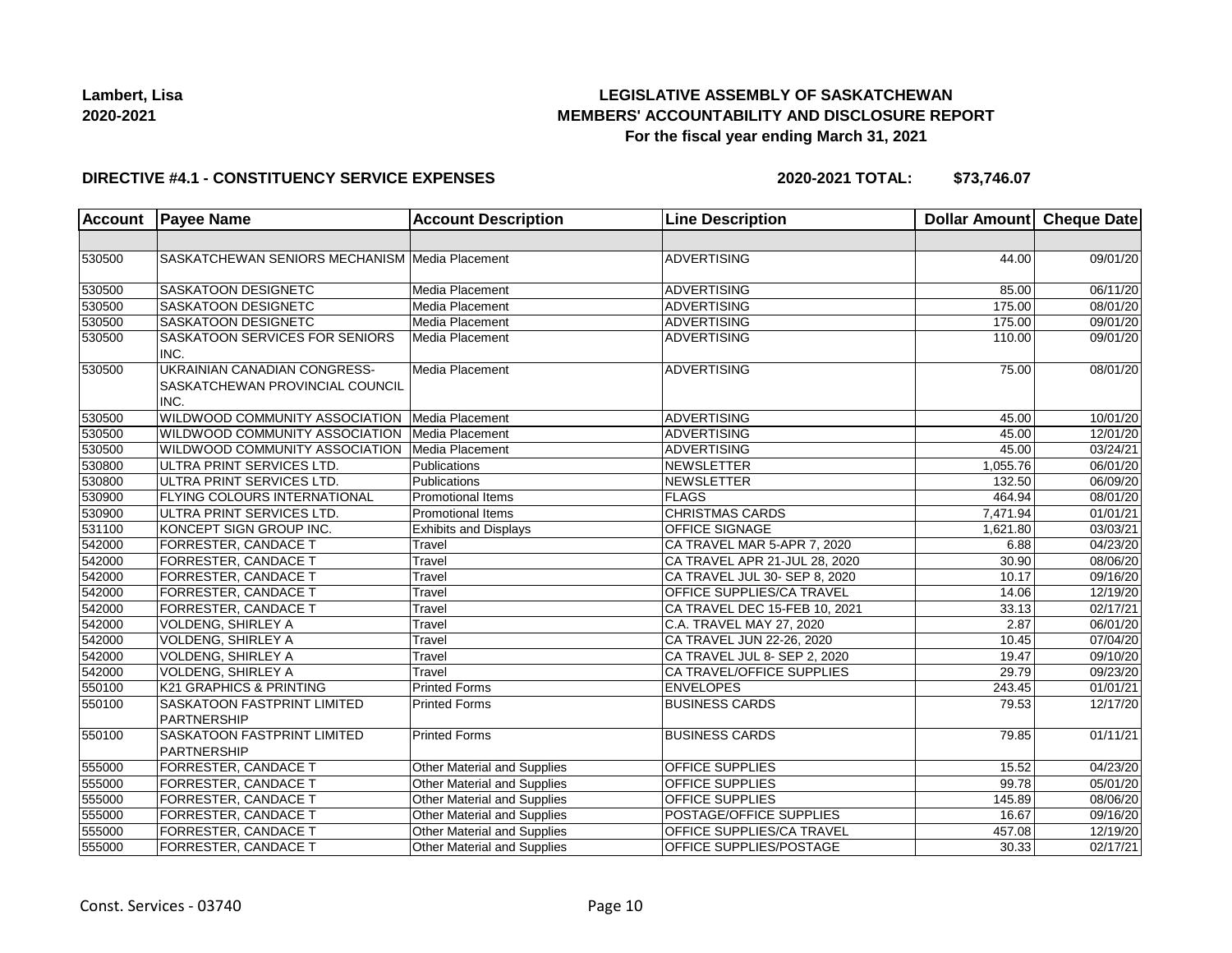## **LEGISLATIVE ASSEMBLY OF SASKATCHEWAN MEMBERS' ACCOUNTABILITY AND DISCLOSURE REPORT For the fiscal year ending March 31, 2021**

### **DIRECTIVE #4.1 - CONSTITUENCY SERVICE EXPENSES**

| <b>Account</b> | <b>Payee Name</b>                           | <b>Account Description</b>           | <b>Line Description</b>                                     | Dollar Amount Cheque Date |          |
|----------------|---------------------------------------------|--------------------------------------|-------------------------------------------------------------|---------------------------|----------|
|                |                                             |                                      |                                                             |                           |          |
| 555000         | <b>IMAGERY</b>                              | Other Material and Supplies          | <b>OFFICE SUPPLIES</b>                                      | 59.36                     | 03/01/21 |
| 555000         | LAMBERT, LISA                               | Other Material and Supplies          | <b>REIMB: ICLOUD SUBSCRIPTION/OFFICE</b><br><b>SUPPLIES</b> | 33.29                     | 04/23/20 |
| 555000         | LAMBERT, LISA                               | Other Material and Supplies          | REIMB: OFFICE SUPPLIES                                      | 22.19                     | 05/01/20 |
| 555000         | LAMBERT, LISA                               | Other Material and Supplies          | <b>REIMB: OFFICE SUPPLIES</b>                               | 144.16                    | 08/01/20 |
| 555000         | LAMBERT, LISA                               | Other Material and Supplies          | REIMB: POSTAGE/OFFICE SUPPLIES                              | 10.30                     | 12/09/20 |
| 555000         | LAMBERT, LISA                               | Other Material and Supplies          | <b>REIMB: OFFICE SUPPLIES</b>                               | 21.09                     | 12/30/20 |
| 555000         | LAMBERT, LISA                               | Other Material and Supplies          | REIMB: OFFICE SUPPLIES                                      | 112.65                    | 02/04/21 |
| 555000         | LAMBERT, LISA                               | Other Material and Supplies          | <b>REIMB: OFFICE SUPPLIES</b>                               | 44.38                     | 02/04/21 |
| 555000         | LAMBERT, LISA                               | Other Material and Supplies          | <b>REIMB: OFFICE SUPPLIES</b>                               | 230.00                    | 03/23/21 |
| 555000         | LAMBERT, LISA                               | Other Material and Supplies          | <b>REIMB: OFFICE SUPPLIES</b>                               | 22.19                     | 03/24/21 |
| 555000         | STAPLES BUSINESS DEPOT                      | Other Material and Supplies          | EXTERNAL HARD DRIVE                                         | 104.06                    | 08/01/20 |
| 555000         | <b>STAPLES BUSINESS DEPOT</b>               | Other Material and Supplies          | OFFICE SUPPLIES                                             | 74.19                     | 10/01/20 |
| 555000         | VOLDENG, SHIRLEY A                          | <b>Other Material and Supplies</b>   | OFFICE SUPPLIES                                             | 54.63                     | 06/01/20 |
| 555000         | <b>VOLDENG, SHIRLEY A</b>                   | Other Material and Supplies          | <b>OFFICE SUPPLIES</b>                                      | 31.02                     | 07/04/20 |
| 555000         | <b>VOLDENG, SHIRLEY A</b>                   | Other Material and Supplies          | CA TRAVEL/OFFICE SUPPLIES                                   | 36.38                     | 09/23/20 |
| 555000         | <b>WELLER, BETTY L</b>                      | Other Material and Supplies          | <b>OFFICE SUPPLIES</b>                                      | 74.19                     | 03/31/21 |
| 555000         | WELLER, BETTY L                             | Other Material and Supplies          | OFFICE SUPPLIES                                             | 15.87                     | 03/31/21 |
| 555080         | LAMBERT, LISA                               | Other Misc Material and Supplies     | <b>REIMB: PICTURE FRAMES</b>                                | 271.95                    | 03/24/21 |
| 561300         | <b>CROSSMOUNT HOMES LTD</b>                 | Leasehold Improvements - Exp         | LEASEHOLD IMPROVEMENTS                                      | 10,570.10                 | 01/01/21 |
| 564600         | LAMBERT, LISA                               | Computer Software - Exp              | REIMB: ICLOUD STORAGE                                       | 4.43                      | 05/14/20 |
| 564600         | LAMBERT, LISA                               | Computer Software - Exp              | REIMB: ICLOUD STORAGE                                       | 4.43                      | 06/25/20 |
| 564600         | LAMBERT, LISA                               | Computer Software - Exp              | REIMB: SOFTWARE SUBSCRIPTION                                | 120.99                    | 07/16/20 |
| 564600         | LAMBERT, LISA                               | Computer Software - Exp              | <b>REIMB: ICLOUD STORAGE</b>                                | 4.43                      | 07/23/20 |
| 564600         | LAMBERT, LISA                               | Computer Software - Exp              | <b>REIMB: ICLOUD STORAGE</b>                                | 4.43                      | 08/27/20 |
| 564600         | LAMBERT, LISA                               | Computer Software - Exp              | <b>REIMB: ICLOUD STORAGE</b>                                | 4.43                      | 09/16/20 |
| 564600         | LAMBERT, LISA                               | Computer Software - Exp              | REIMB: ICLOUD STORAGE                                       | 4.43                      | 11/19/20 |
| 564600         | LAMBERT, LISA                               | Computer Software - Exp              | REIMB: ICLOUD STORAGE                                       | 4.43                      | 11/19/20 |
| 564600         | LAMBERT, LISA                               | Computer Software - Exp              | <b>REIMB: ICLOUD STORAGE</b>                                | 4.43                      | 12/19/20 |
| 564600         | LAMBERT, LISA                               | Computer Software - Exp              | <b>REIMB: SOFTWARE SUBSCRIPTION</b>                         | 7.10                      | 01/06/21 |
| 564600         | LAMBERT, LISA                               | Computer Software - Exp              | <b>REIMB: ICLOUD STORAGE</b>                                | 4.43                      | 01/22/21 |
| 564600         | LAMBERT, LISA                               | Computer Software - Exp              | REIMB: COMPUTER SOFTWARE                                    | 7.10                      | 01/27/21 |
| 564600         | LAMBERT, LISA                               | Computer Software - Exp              | REIMB:ICLOUD STORAGE                                        | 4.43                      | 02/17/21 |
| 564600         | LAMBERT, LISA                               | Computer Software - Exp              | REIMB: MICROSOFT 365                                        | 7.10                      | 03/04/21 |
| 564600         | LAMBERT, LISA                               | Computer Software - Exp              | <b>REIMB:COMPUTER SOFTWARE</b>                              | 4.43                      | 03/23/21 |
| 564600         | LAMBERT, LISA                               | Computer Software - Exp              | <b>REIMB: COMPUTER SOFTWARE</b>                             | 7.10                      | 03/24/21 |
| 565200         | <b>BRAID FLOORING &amp; WINDOW FASHIONS</b> | Office Furniture and Equipment - Exp | SUPPLY AND INSTALL BLINDS                                   | 4,516.97                  | 03/17/21 |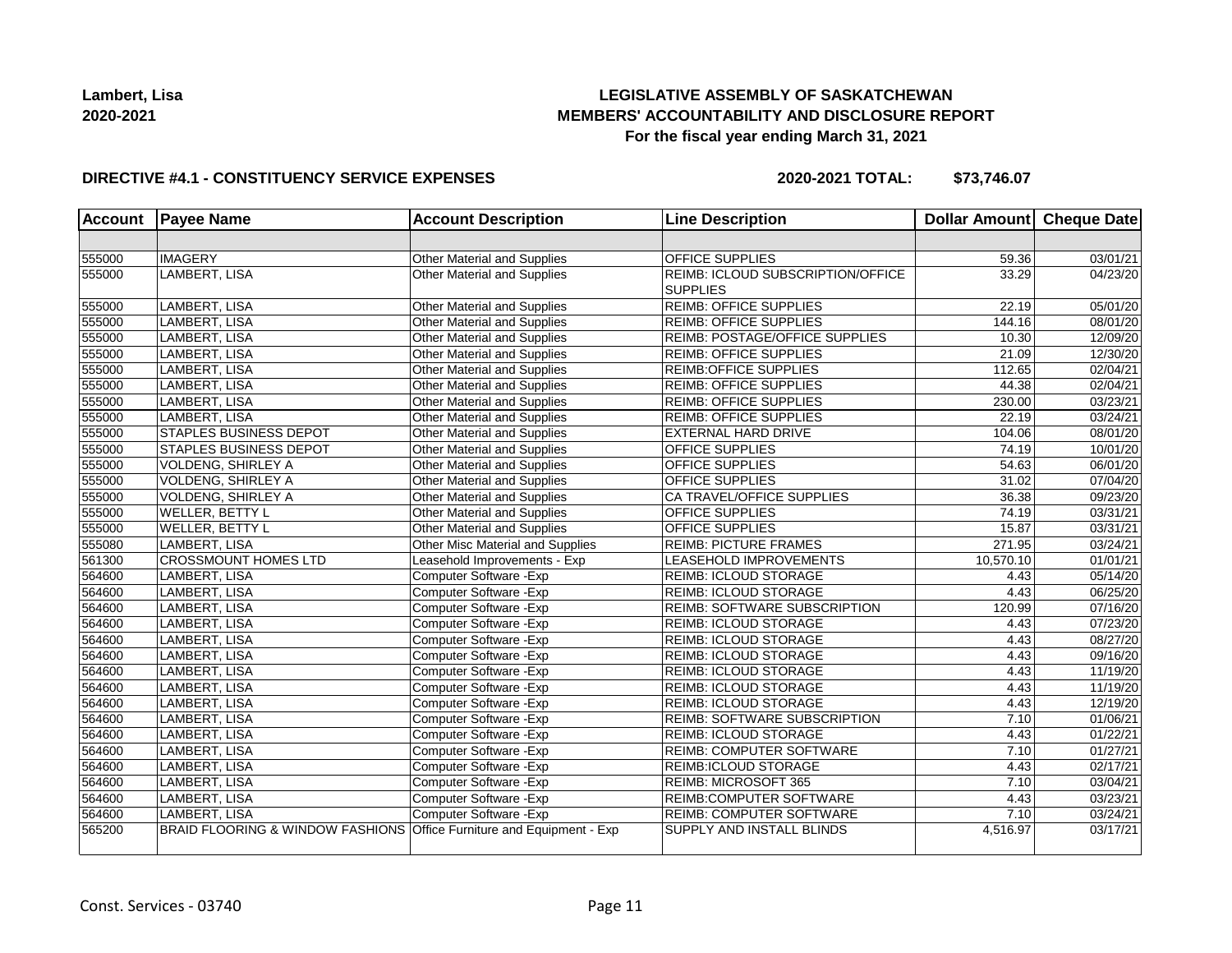## **LEGISLATIVE ASSEMBLY OF SASKATCHEWAN MEMBERS' ACCOUNTABILITY AND DISCLOSURE REPORT For the fiscal year ending March 31, 2021**

### **DIRECTIVE #4.1 - CONSTITUENCY SERVICE EXPENSES**

| <b>Account</b> | <b>IPavee Name</b> | <b>Account Description</b>           | <b>Line Description</b>            | Dollar Amount Cheque Date |          |
|----------------|--------------------|--------------------------------------|------------------------------------|---------------------------|----------|
|                |                    |                                      |                                    |                           |          |
| 565200         | LAMBERT. LISA      | Office Furniture and Equipment - Exp | <b>REIMB: BOARDROOM TABLE</b>      | 175.00                    | 11/26/20 |
| 565200         | LAMBERT. LISA      | Office Furniture and Equipment - Exp | <b>REIMB: OFFICE SUPPLIES</b>      | 122.09                    | 01/05/21 |
| 565200         | ILAMBERT. LISA     | Office Furniture and Equipment - Exp | <b>IREIMB: MICROWAVE</b>           | 166.49                    | 03/24/21 |
| 565200         | LAMBERT, LISA      | Office Furniture and Equipment - Exp | <b>IREIMB: CHAIRS</b>              | 98.79                     | 03/24/21 |
| 588950         |                    |                                      | <b>IPREPAID EXPENSE ADJUSTMENT</b> | .485.00                   | 03/12/20 |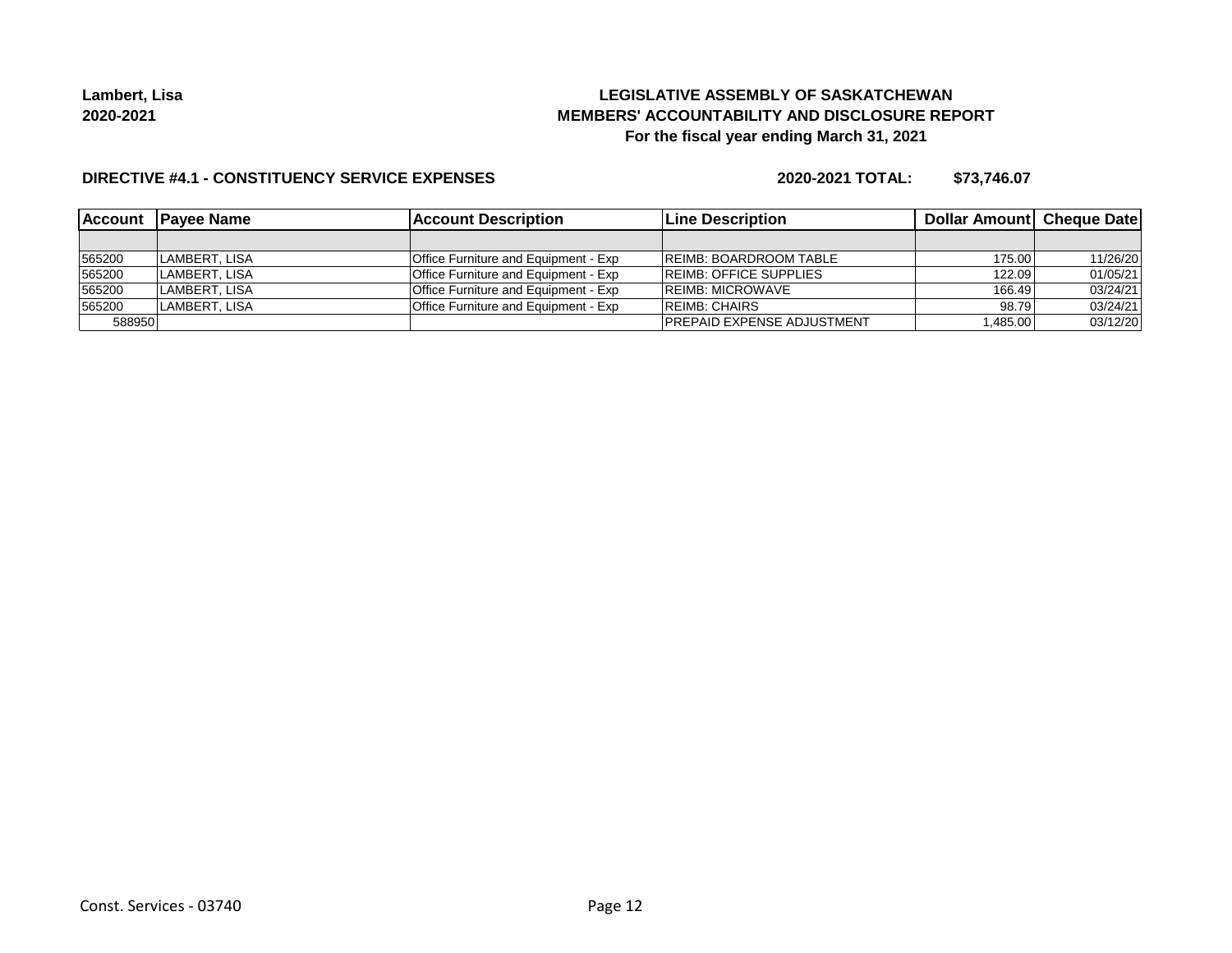## **LEGISLATIVE ASSEMBLY OF SASKATCHEWAN MEMBERS' ACCOUNTABILITY AND DISCLOSURE REPORT For the fiscal year ending March 31, 2021**

#### **DIRECTIVE #6 - CONSTITUENCY ASSISTANT EXPENSES**

**2020-2021 TOTAL: \$55,951.85**

| <b>Account</b> | <b>Payee Name</b>           | <b>Account Description</b>    | Dollar Amount Cheque Date |          |
|----------------|-----------------------------|-------------------------------|---------------------------|----------|
|                |                             |                               |                           |          |
| 514300         | <b>FORRESTER, CANDACE T</b> | Part-Time/Permanent Part-Time | 0.00                      | 04/01/20 |
| 514300         | <b>FORRESTER, CANDACE T</b> | Part-Time/Permanent Part-Time | 998.01                    | 04/14/20 |
| 514300         | FORRESTER, CANDACE T        | Part-Time/Permanent Part-Time | 1,106.70                  | 05/01/20 |
| 514300         | FORRESTER, CANDACE T        | Part-Time/Permanent Part-Time | 1,106.70                  | 05/13/20 |
| 514300         | FORRESTER, CANDACE T        | Part-Time/Permanent Part-Time | 885.36                    | 05/27/20 |
| 514300         | FORRESTER, CANDACE T        | Part-Time/Permanent Part-Time | 1,106.70                  | 06/10/20 |
| 514300         | FORRESTER, CANDACE T        | Part-Time/Permanent Part-Time | 1,106.70                  | 06/24/20 |
| 514300         | FORRESTER, CANDACE T        | Part-Time/Permanent Part-Time | 885.36                    | 07/08/20 |
| 514300         | FORRESTER, CANDACE T        | Part-Time/Permanent Part-Time | 1,106.70                  | 07/22/20 |
| 514300         | FORRESTER, CANDACE T        | Part-Time/Permanent Part-Time | 885.36                    | 08/05/20 |
| 514300         | <b>FORRESTER, CANDACE T</b> | Part-Time/Permanent Part-Time | 1.106.70                  | 08/19/20 |
| 514300         | FORRESTER, CANDACE T        | Part-Time/Permanent Part-Time | 1.106.70                  | 09/02/20 |
| 514300         | FORRESTER, CANDACE T        | Part-Time/Permanent Part-Time | 885.36                    | 09/16/20 |
| 514300         | FORRESTER, CANDACE T        | Part-Time/Permanent Part-Time | 1,106.70                  | 10/01/20 |
| 514300         | FORRESTER, CANDACE T        | Part-Time/Permanent Part-Time | 510.78                    | 10/06/20 |
| 514300         | FORRESTER, CANDACE T        | Part-Time/Permanent Part-Time | 1,224.75                  | 11/10/20 |
| 514300         | FORRESTER, CANDACE T        | Part-Time/Permanent Part-Time | 1,003.41                  | 11/24/20 |
| 514300         | FORRESTER, CANDACE T        | Part-Time/Permanent Part-Time | 1,475.60                  | 12/09/20 |
| 514300         | <b>FORRESTER, CANDACE T</b> | Part-Time/Permanent Part-Time | 1,328.04                  | 12/22/20 |
| 514300         | FORRESTER, CANDACE T        | Part-Time/Permanent Part-Time | 796.82                    | 01/06/21 |
| 514300         | FORRESTER, CANDACE T        | Part-Time/Permanent Part-Time | 1,106.70                  | 01/20/21 |
| 514300         | FORRESTER, CANDACE T        | Part-Time/Permanent Part-Time | 1,106.70                  | 02/03/21 |
| 514300         | FORRESTER, CANDACE T        | Part-Time/Permanent Part-Time | 1,106.70                  | 02/17/21 |
| 514300         | FORRESTER, CANDACE T        | Part-Time/Permanent Part-Time | 885.36                    | 03/03/21 |
| 514300         | <b>FORRESTER, CANDACE T</b> | Part-Time/Permanent Part-Time | 1,106.70                  | 03/17/21 |
| 514300         | <b>FORRESTER, CANDACE T</b> | Part-Time/Permanent Part-Time | 1.106.70                  | 03/30/21 |
| 514300         | FORRESTER, CANDACE T        | Part-Time/Permanent Part-Time | 445.05                    | 04/09/21 |
| 514300         | VOLDENG, SHIRLEY A          | Part-Time/Permanent Part-Time | 0.00                      | 04/01/20 |
| 514300         | <b>VOLDENG, SHIRLEY A</b>   | Part-Time/Permanent Part-Time | $-399.20$                 | 04/13/20 |
| 514300         | VOLDENG, SHIRLEY A          | Part-Time/Permanent Part-Time | 998.01                    | 04/14/20 |
| 514300         | VOLDENG, SHIRLEY A          | Part-Time/Permanent Part-Time | 1,106.70                  | 05/01/20 |
| 514300         | VOLDENG, SHIRLEY A          | Part-Time/Permanent Part-Time | 1,106.70                  | 05/13/20 |
| 514300         | VOLDENG, SHIRLEY A          | Part-Time/Permanent Part-Time | 973.90                    | 05/27/20 |
| 514300         | VOLDENG, SHIRLEY A          | Part-Time/Permanent Part-Time | 1,106.70                  | 06/10/20 |
| 514300         | <b>VOLDENG, SHIRLEY A</b>   | Part-Time/Permanent Part-Time | 1,106.70                  | 06/24/20 |
| 514300         | <b>VOLDENG, SHIRLEY A</b>   | Part-Time/Permanent Part-Time | 1,106.70                  | 07/08/20 |
| 514300         | VOLDENG, SHIRLEY A          | Part-Time/Permanent Part-Time | 1,106.70                  | 07/22/20 |
| 514300         | <b>VOLDENG, SHIRLEY A</b>   | Part-Time/Permanent Part-Time | 1,106.70                  | 08/05/20 |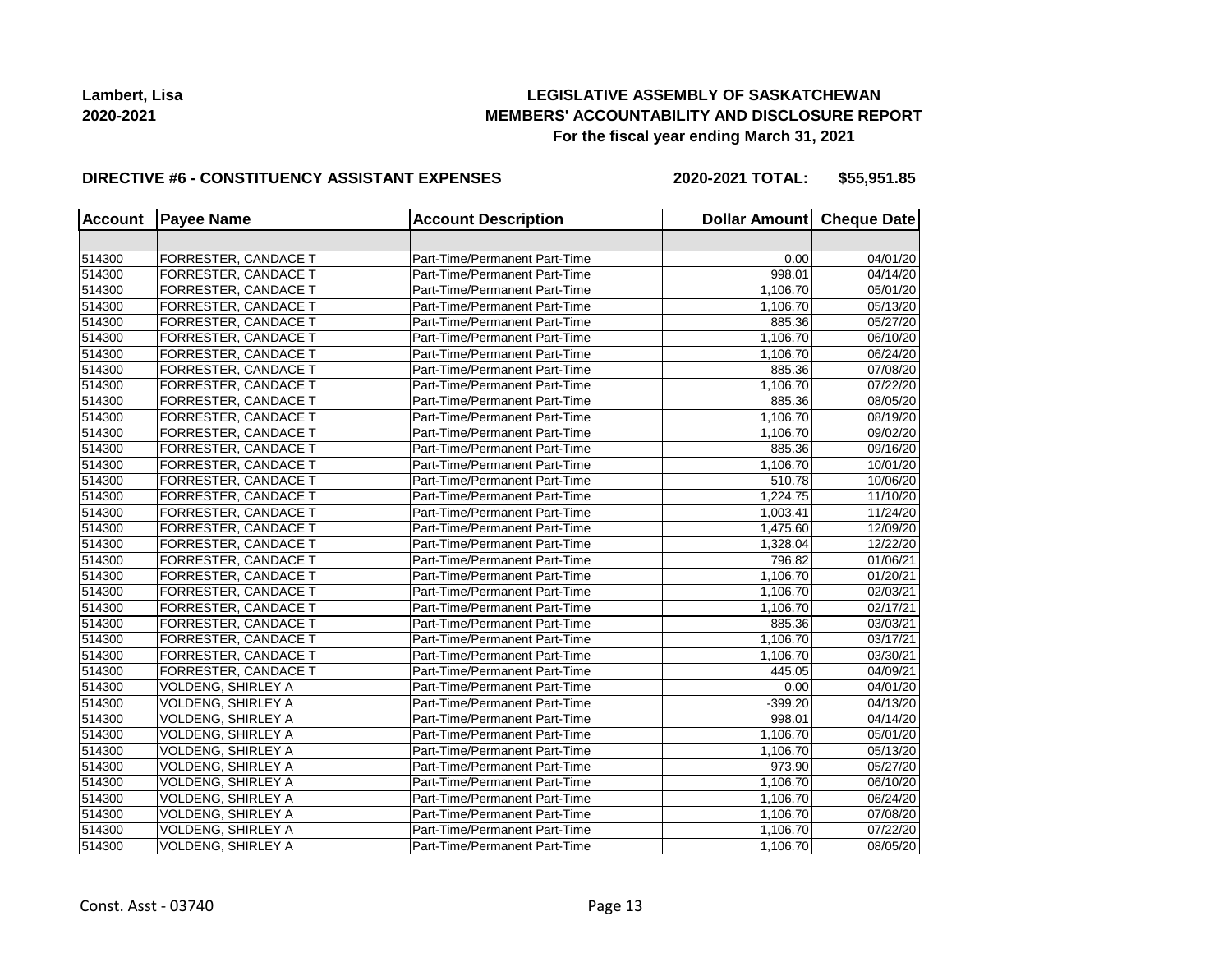## **LEGISLATIVE ASSEMBLY OF SASKATCHEWAN MEMBERS' ACCOUNTABILITY AND DISCLOSURE REPORT For the fiscal year ending March 31, 2021**

#### **DIRECTIVE #6 - CONSTITUENCY ASSISTANT EXPENSES**

**2020-2021 TOTAL: \$55,951.85**

| <b>Account</b> | <b>Payee Name</b>         | <b>Account Description</b>                       | Dollar Amount Cheque Date |          |
|----------------|---------------------------|--------------------------------------------------|---------------------------|----------|
|                |                           |                                                  |                           |          |
| 514300         | <b>VOLDENG, SHIRLEY A</b> | Part-Time/Permanent Part-Time                    | 885.36                    | 08/19/20 |
| 514300         | VOLDENG, SHIRLEY A        | Part-Time/Permanent Part-Time                    | 1,106.70                  | 09/02/20 |
| 514300         | <b>VOLDENG, SHIRLEY A</b> | Part-Time/Permanent Part-Time                    | 1,106.70                  | 09/16/20 |
| 514300         | VOLDENG, SHIRLEY A        | Part-Time/Permanent Part-Time                    | 1,106.70                  | 10/01/20 |
| 514300         | VOLDENG, SHIRLEY A        | Part-Time/Permanent Part-Time                    | 968.95                    | 10/06/20 |
| 514300         | VOLDENG, SHIRLEY A        | Part-Time/Permanent Part-Time                    | 1,003.41                  | 11/10/20 |
| 514300         | <b>VOLDENG, SHIRLEY A</b> | Part-Time/Permanent Part-Time                    | 1,003.41                  | 11/24/20 |
| 514300         | <b>VOLDENG, SHIRLEY A</b> | Part-Time/Permanent Part-Time                    | 1,106.70                  | 12/09/20 |
| 514300         | <b>VOLDENG, SHIRLEY A</b> | Part-Time/Permanent Part-Time                    | 1,106.70                  | 12/22/20 |
| 514300         | VOLDENG, SHIRLEY A        | Part-Time/Permanent Part-Time                    | 1,667.87                  | 01/06/21 |
| 514300         | WELLER, BETTY L           | Part-Time/Permanent Part-Time                    | 354.14                    | 12/22/20 |
| 514300         | <b>WELLER, BETTY L</b>    | Part-Time/Permanent Part-Time                    | 354.14                    | 01/06/21 |
| 514300         | WELLER, BETTY L           | Part-Time/Permanent Part-Time                    | 1,106.70                  | 01/20/21 |
| 514300         | WELLER, BETTY L           | Part-Time/Permanent Part-Time                    | 1,106.70                  | 02/03/21 |
| 514300         | WELLER, BETTY L           | Part-Time/Permanent Part-Time                    | 1,106.70                  | 02/17/21 |
| 514300         | WELLER, BETTY L           | Part-Time/Permanent Part-Time                    | 1,106.70                  | 03/03/21 |
| 514300         | WELLER, BETTY L           | Part-Time/Permanent Part-Time                    | 1,106.70                  | 03/17/21 |
| 514300         | WELLER, BETTY L           | Part-Time/Permanent Part-Time                    | 1,106.70                  | 03/30/21 |
| 514300         | WELLER, BETTY L           | Part-Time/Permanent Part-Time                    | 221.34                    | 04/09/21 |
| 519900         | None (Default)            | Change in Y/E Accrued Empl Leave                 | $-151.00$                 | 04/20/20 |
|                |                           | Entitlements                                     |                           |          |
| 519900         | None (Default)            | Change in Y/E Accrued Empl Leave<br>Entitlements | 1,554.56                  | 04/14/21 |